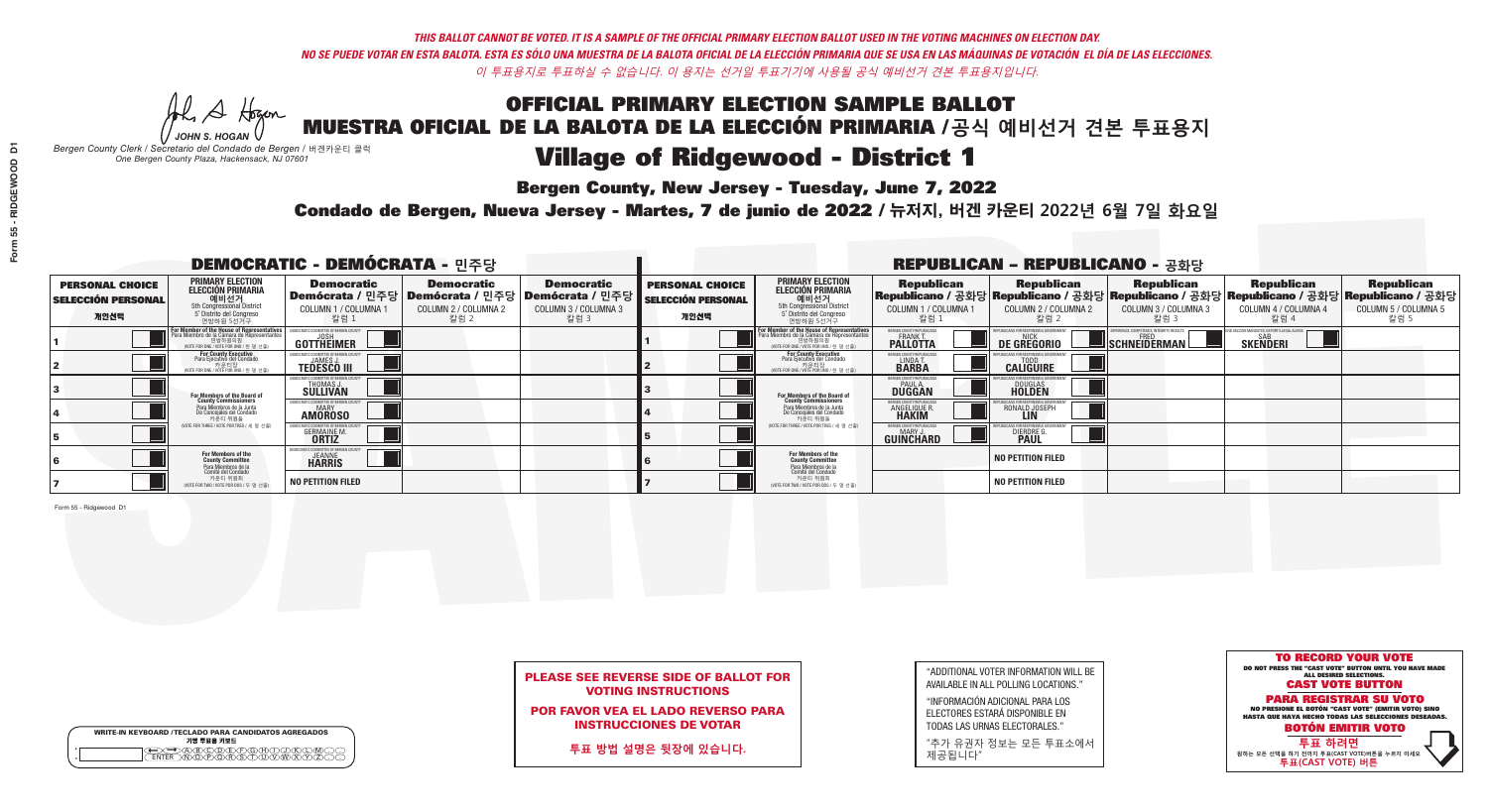**Bergen County, New Jersey - Tuesday, June 7, 2022** 

Al Stogan *JOHN S. HOGAN*

|   | <b>WRITE-IN KEYBOARD /TECLADO PARA CANDIDATOS AGREGADOS</b><br>기명 투표용 키보드 |
|---|---------------------------------------------------------------------------|
| ο |                                                                           |

*Bergen County Clerk / Secretario del Condado de Bergen /* 버겐카운티 클럭 *One Bergen County Plaza, Hackensack, NJ 07601*

Condado de Bergen, Nueva Jersey - Martes, 7 de junio de 2022 / 뉴저지, 버겐 카운티 2022년 6월 7일 화요일 *One Bergen County Plaza, Hackensack, NJ 07601*



## PLEASE SEE REVERSE SIDE OF BALLOT FOR VOTING INSTRUCTIONS

POR FAVOR VEA EL LADO REVERSO PARA INSTRUCCIONES DE VOTAR

**투표 방법 설명은 뒷장에 있습니다.**

| "ADDITIONAL VOTER INFORMATION WILL BE |
|---------------------------------------|
| AVAILABLE IN ALL POLLING LOCATIONS."  |
|                                       |

"INFORMACIÓN ADICIONAL PARA LOS ELECTORES ESTARÁ DISPONIBLE EN TODAS LAS URNAS ELECTORALES."

"추가 유권자 정보는 모든 투표소에서 제공됩니다"

| <b>DEMOCRATIC - DEMÓCRATA - 민주당</b>                         |                                                                                                                                        |                                                        |                                                   |                                                                                                        | <b>REPUBLICAN - REPUBLICANO - 공화당</b>                       |                                                                                                                                                       |                                                               |                                                   |                                                                                                                                                |                                                   |                                                   |  |
|-------------------------------------------------------------|----------------------------------------------------------------------------------------------------------------------------------------|--------------------------------------------------------|---------------------------------------------------|--------------------------------------------------------------------------------------------------------|-------------------------------------------------------------|-------------------------------------------------------------------------------------------------------------------------------------------------------|---------------------------------------------------------------|---------------------------------------------------|------------------------------------------------------------------------------------------------------------------------------------------------|---------------------------------------------------|---------------------------------------------------|--|
| <b>PERSONAL CHOICE</b><br><b>SELECCIÓN PERSONAL</b><br>개인선택 | <b>PRIMARY ELECTION</b><br>ELECCIÓN PRIMARIA<br>예비선거<br><sub>5th Congressional District</sub><br>5° Distrito del Congreso<br>연방하원 5선거구 | <b>Democratic</b><br><b>COLUMN 1 / COLUMNA</b><br>칼럼 1 | <b>Democratic</b><br>COLUMN 2 / COLUMNA 2<br>칼럼 2 | <b>Democratic</b><br>│Demócrata / 민주당│Demócrata / 민주당│Demócrata / 민주당┃<br>COLUMN 3 / COLUMNA 3<br>칼럼 3 | <b>PERSONAL CHOICE</b><br><b>SELECCIÓN PERSONAL</b><br>개인선택 | <b>PRIMARY ELECTION</b><br><b>ELECCIÓN PRIMARIA</b><br>예비선거<br>5th Congressional District<br>5 Distrito del Congreso<br>연방하원 5선거구                     | <b>Republican</b><br>COLUMN 1 / COLUMNA 1<br>칼럼 :             | <b>Republican</b><br>COLUMN 2 / COLUMNA 2<br>칼럼 2 | <b>Republican</b><br>Republicano / 공화당 Republicano / 공화당 Republicano / 공화당 Republicano / 공화당 Republicano / 공화당<br>COLUMN 3 / COLUMNA 3<br>칼럼 3 | <b>Republican</b><br>COLUMN 4 / COLUMNA 4<br>칼럼 4 | <b>Republican</b><br>COLUMN 5 / COLUMNA 5<br>칼럼 5 |  |
|                                                             | For Member of the House of Representatives<br>Para Miembro de la Cámara de Representantes                                              | COMMITTEE OF BERGEN COUNT<br><b>GOTTHEIMER</b>         |                                                   |                                                                                                        |                                                             | <b>For Member of the House of Representatives<br/>Para Miembro de la Cámara de Representantes</b><br>엔망아원의원<br>(WOTE FOR ONE / VOTE POR UNO / 한 명 선출) | BERGEN COUNTY REPUBLICANS<br><b>FRANKT</b>                    | DE GREGORIO                                       | SCHNEIDERMAN                                                                                                                                   | <b>SKENDERI</b>                                   |                                                   |  |
|                                                             | For County Executive<br>Para Ejecutivo del Condado<br>'OTE FOR ONE / VOTE POR UNO / 한 명 선출)                                            | <b>TEDESCO III</b>                                     |                                                   |                                                                                                        |                                                             | <b>For County Executive</b><br>Para Ejecutivo del Condado<br>카운티장<br>"자운티장 <sub>서츠"</sub><br>"지대 FOR ONE / VOTE POR UNO / 한 명 서츠"                     | BERGEN COUNTY REPUBLICAN<br>LINDAT.                           | <b>CALIGUIRE</b>                                  |                                                                                                                                                |                                                   |                                                   |  |
|                                                             | <b>For Members of the Board of<br/>County Commissioners</b>                                                                            | DCRATIC COMMITTEE OF BERGEN COUN<br>THOMAS J.          |                                                   |                                                                                                        |                                                             | <b>For Members of the Board of<br/>County Commissioners</b>                                                                                           | BERGEN COUNTY REPUBLICAN:<br><b>DUGGAN</b>                    | DOUGLAS<br><b>HOLDEN</b>                          |                                                                                                                                                |                                                   |                                                   |  |
|                                                             | Para Miembros de la Junta<br>De Conceiales del Condado<br>카운티 위원들                                                                      | DCRATIC COMMITTEE OF BERGEN COUNT<br><b>AMOROSO</b>    |                                                   |                                                                                                        |                                                             | Para Miembros de la Junta<br>De Concejales del Condado<br>카운티 위원들                                                                                     | <b>RGEN COUNTY REPUBLICAN</b><br><b>ANGELIQUE R<br/>HAKIM</b> | RONALD JOSEPH                                     |                                                                                                                                                |                                                   |                                                   |  |
|                                                             | (VOTE FOR THREE / VOTE POR TRES / 세 명 선출)                                                                                              | <b>GERMAINE M.</b><br><b>ORTIZ</b>                     |                                                   |                                                                                                        |                                                             | (VOTE FOR THREE / VOTE POR TRES / 세 명 선출                                                                                                              | BERGEN COUNTY REPUBLICAN:<br><b>GUINCHARD</b>                 | DIERDRE                                           |                                                                                                                                                |                                                   |                                                   |  |
|                                                             | For Members of the<br>County Committee<br>Para Miembros de la<br>Comité del Condado                                                    | <b>NO PETITION FILED</b>                               |                                                   |                                                                                                        |                                                             | For Members of the<br>County Committee                                                                                                                |                                                               | <b>NO PETITION FILED</b>                          |                                                                                                                                                |                                                   |                                                   |  |
|                                                             | 카운티 위원회<br>NOTE FOR TWO / VOTE POR DOS / 두 명 선출)                                                                                       | <b>NO PETITION FILED</b>                               |                                                   |                                                                                                        |                                                             | Para Miembros de la<br>Comité del Condado<br>카운티 위원회<br>NOTE FOR TWO / VOTE POR DOS / 두 명 선출)                                                         |                                                               | <b>NO PETITION FILED</b>                          |                                                                                                                                                |                                                   |                                                   |  |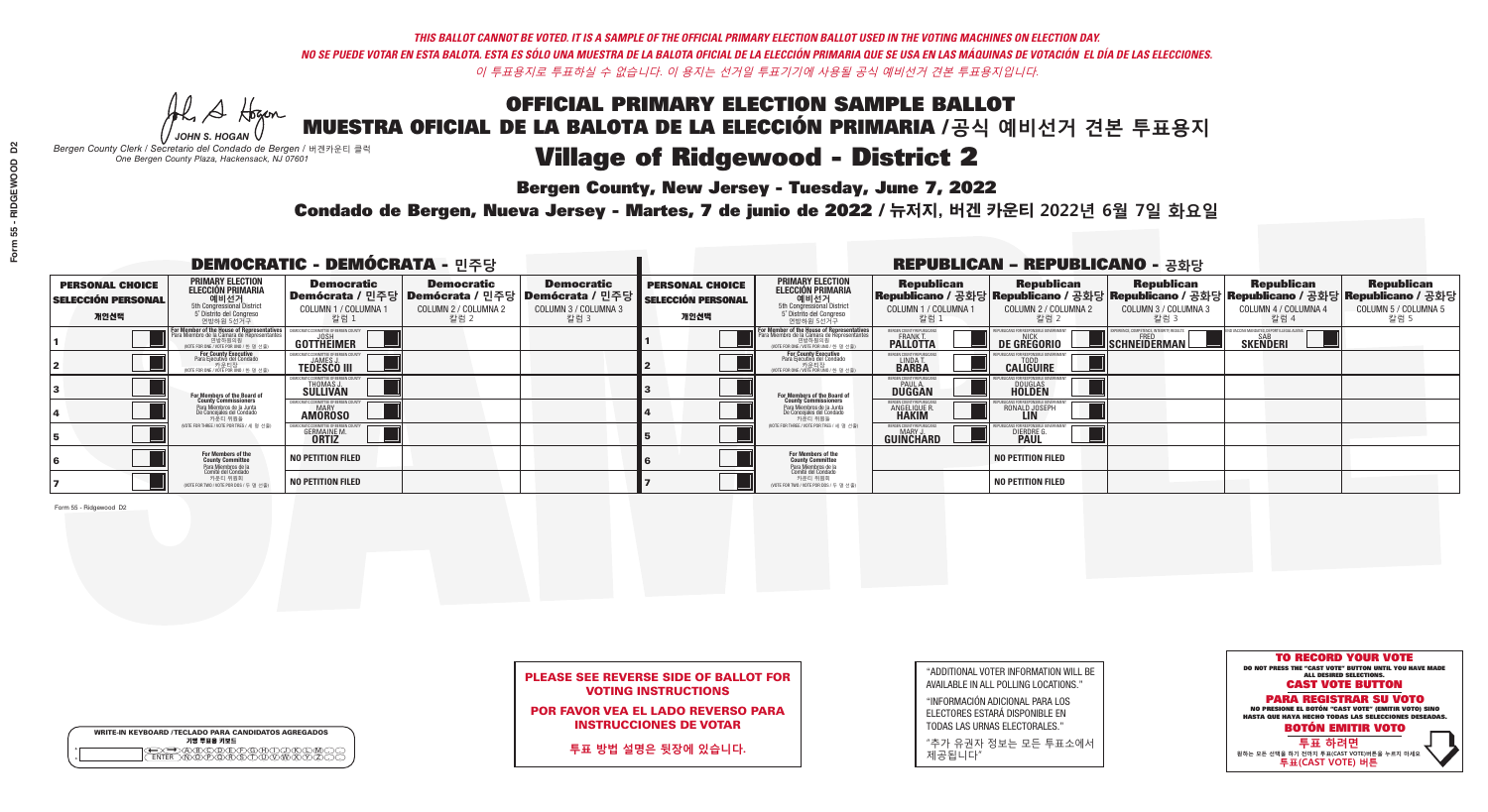**Bergen County, New Jersey - Tuesday, June 7, 2022** 

Al Stogan *JOHN S. HOGAN*

|                    | <b>WRITE-IN KEYBOARD /TECLADO PARA CANDIDATOS AGREGADOS</b><br>기명 투표용 키보드 |
|--------------------|---------------------------------------------------------------------------|
| $\circ$<br>$\circ$ | ∧∩∧ਣ                                                                      |

*Bergen County Clerk / Secretario del Condado de Bergen /* 버겐카운티 클럭 *One Bergen County Plaza, Hackensack, NJ 07601*

Condado de Bergen, Nueva Jersey - Martes, 7 de junio de 2022 / 뉴저지, 버겐 카운티 2022년 6월 7일 화요일 *One Bergen County Plaza, Hackensack, NJ 07601*



## PLEASE SEE REVERSE SIDE OF BALLOT FOR VOTING INSTRUCTIONS

POR FAVOR VEA EL LADO REVERSO PARA INSTRUCCIONES DE VOTAR

**투표 방법 설명은 뒷장에 있습니다.**

| "ADDITIONAL VOTER INFORMATION WILL BE |
|---------------------------------------|
| AVAILABLE IN ALL POLLING LOCATIONS."  |
|                                       |

"INFORMACIÓN ADICIONAL PARA LOS ELECTORES ESTARÁ DISPONIBLE EN TODAS LAS URNAS ELECTORALES."

"추가 유권자 정보는 모든 투표소에서 제공됩니다"

| <b>DEMOCRATIC - DEMÓCRATA - 민주당</b>                         |                                                                                                                                               |                                                     |                                                   |                                                                                                              |                                                             |                                                                                                                                   |                                                                      | <b>REPUBLICAN - REPUBLICANO - 공화당</b>              |                                                   |                                                                                                                                                |                                                   |
|-------------------------------------------------------------|-----------------------------------------------------------------------------------------------------------------------------------------------|-----------------------------------------------------|---------------------------------------------------|--------------------------------------------------------------------------------------------------------------|-------------------------------------------------------------|-----------------------------------------------------------------------------------------------------------------------------------|----------------------------------------------------------------------|----------------------------------------------------|---------------------------------------------------|------------------------------------------------------------------------------------------------------------------------------------------------|---------------------------------------------------|
| <b>PERSONAL CHOICE</b><br><b>SELECCIÓN PERSONAL</b><br>개인선택 | <b>PRIMARY ELECTION</b><br><b>ELECCIÓN PRIMARIA</b><br>예비선거<br>5th Congressional District<br>5° Distrito del Congreso<br>연방하원 5선거구            | <b>Democratic</b><br>COLUMN 1 / COLUMNA<br>_ 칼럼 1   | <b>Democratic</b><br>COLUMN 2 / COLUMNA 2<br>칼럼 2 | <b>Democratic</b><br>  Demócrata / 민주당   Demócrata / 민주당   Demócrata / 민주당  <br>COLUMN 3 / COLUMNA 3<br>칼럼 3 | <b>PERSONAL CHOICE</b><br><b>SELECCIÓN PERSONAL</b><br>개인선택 | <b>PRIMARY ELECTION</b><br>ELECCIÓN PRIMARIA<br>예비선거<br>5th Congressional District<br>5 Distrito del Congreso<br>연방하원 5선거구        | <b>Republican</b><br>COLUMN 1 / COLUMNA 1<br>칼럼 1                    | <b>Republican</b><br>COLUMN 2 / COLUMNA 2<br>,칼럼 2 | <b>Republican</b><br>COLUMN 3 / COLUMNA 3<br>칼럼 3 | <b>Republican</b><br>Republicano / 공화당 Republicano / 공화당 Republicano / 공화당 Republicano / 공화당 Republicano / 공화당<br>COLUMN 4 / COLUMNA 4<br>칼럼 4 | <b>Republican</b><br>COLUMN 5 / COLUMNA 5<br>칼럼 5 |
|                                                             | For Member of the House of Representatives<br>Para Miembro de la Cámara de Representantes<br>연방하원의원<br>(VOTE FOR ONE / VOTE POR UNO / 한 명 선출) | OMMITTEE OF BERGEN COUN'<br>GOTTHEIMER              |                                                   |                                                                                                              |                                                             | For Member of the House of Representatives<br>Para Miembro de la Cámara de Representantes<br>WOTE FOR ONE / VOTE POR UNO / 한 명 선출 | BERGEN COUNTY REPUBLICANS<br><b>PALLOTTA</b>                         | DE GREGORIO                                        | SCHNEIDERMAN                                      | SAB<br><b>SKENDERI</b>                                                                                                                         |                                                   |
|                                                             | For County Executive<br>Para Ejecutivo del Condado<br>/OTE FOR ONE / VOTE POR UNO / 한 명 선출)                                                   | <b>TEDESCO III</b>                                  |                                                   |                                                                                                              |                                                             | For County Executive<br>Para Ejecutivo del Condado<br>.<br>VOTE FOR ONE / VOTE POR UNO / 한 명 선출                                   | BERGEN COUNTY REPUBLICAN<br>LINDAT.                                  | <b>CALIGUIRE</b>                                   |                                                   |                                                                                                                                                |                                                   |
|                                                             | For Members of the Board of<br>County Commissioners                                                                                           | THOMAS J.                                           |                                                   |                                                                                                              |                                                             | For Members of the Board of<br>County Commissioners                                                                               | BERGEN COUNTY REPUBLICAN<br><b>DUGGAN</b>                            | DOUGLAS<br><b>HOLDEN</b>                           |                                                   |                                                                                                                                                |                                                   |
|                                                             | Para Miembros de la Junta<br>De Concejales del Condado<br>카우티 위원들                                                                             | OCRATIC COMMITTEE OF BERGEN COUN'<br><b>AMOROSO</b> |                                                   |                                                                                                              |                                                             | Para Miembros de la Junta<br>De Concejales del Condado<br>카우티 위원들                                                                 | <b>FRGEN COUNTY REPUBLICAN</b><br><b>ANGELIQUE R</b><br><b>HAKIM</b> | RONALD JOSEPH<br><b>LIN</b>                        |                                                   |                                                                                                                                                |                                                   |
|                                                             | NOTE FOR THREE / VOTE POR TRES / 세 명 선출)                                                                                                      | <b>GERMAINE M</b><br><b>ORTIZ</b>                   |                                                   |                                                                                                              |                                                             | (VOTE FOR THREE / VOTE POR TRES / 세 명 선출)                                                                                         | BERGEN COUNTY REPUBLICAN<br>MARY J<br>GUINCHARD                      | <b>DIERDRE</b>                                     |                                                   |                                                                                                                                                |                                                   |
|                                                             | For Members of the<br>County Committee<br>Para Miembros de la<br>Comité del Condado                                                           | <b>NO PETITION FILED</b>                            |                                                   |                                                                                                              |                                                             | For Members of the<br>County Committee                                                                                            |                                                                      | <b>NO PETITION FILED</b>                           |                                                   |                                                                                                                                                |                                                   |
|                                                             | 카운티 위원회<br>NOTE FOR TWO / VOTE POR DOS / 두 명 선출)                                                                                              | <b>NO PETITION FILED</b>                            |                                                   |                                                                                                              |                                                             | Para Miembros de la<br>Comité del Condado<br>카운티 위원회<br>NOTE FOR TWO / VOTE POR DOS / 두 명 선출)                                     |                                                                      | <b>NO PETITION FILED</b>                           |                                                   |                                                                                                                                                |                                                   |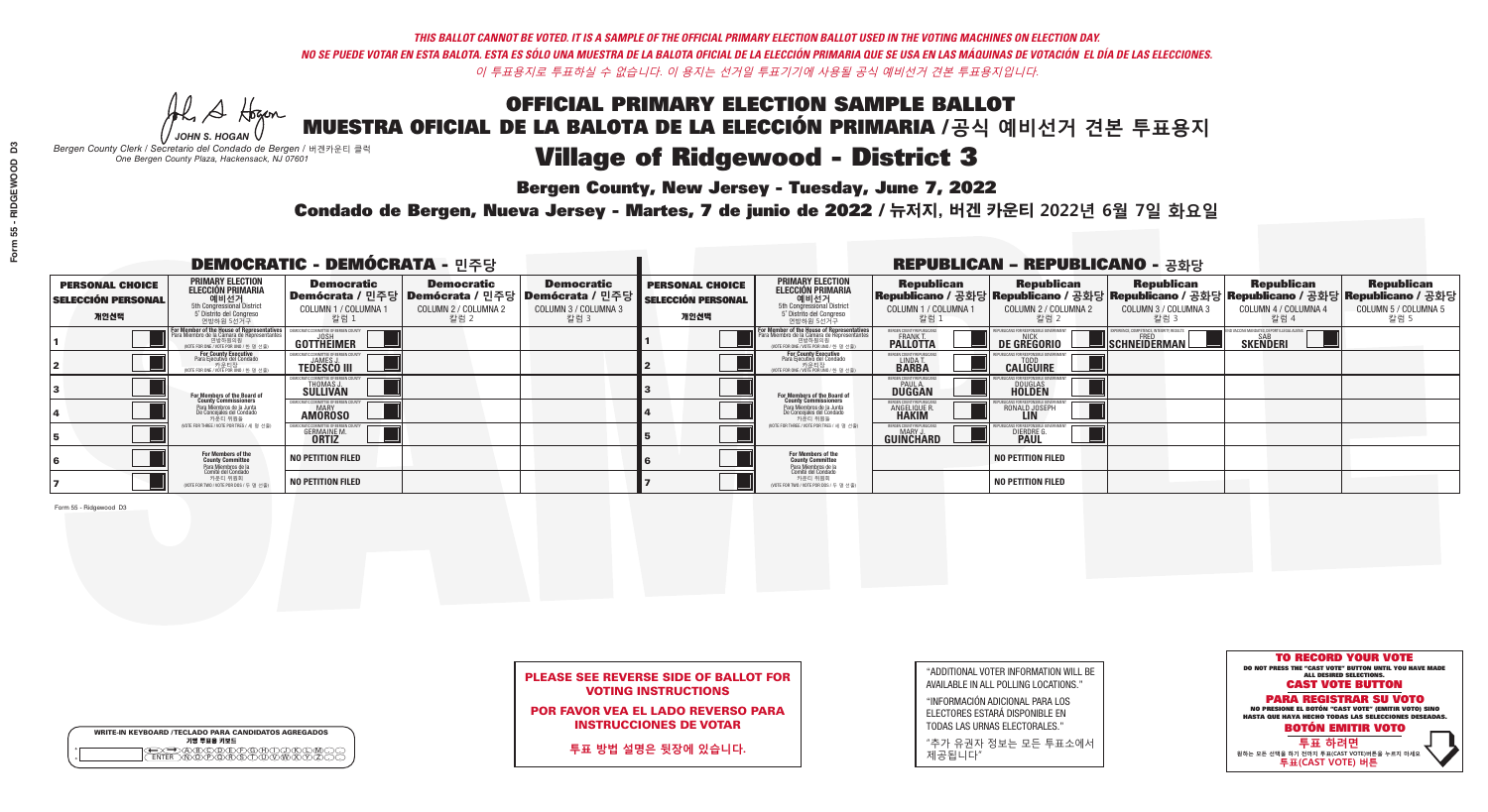**Bergen County, New Jersey - Tuesday, June 7, 2022** 

Al Stogan *JOHN S. HOGAN*

|                    | <b>WRITE-IN KEYBOARD /TECLADO PARA CANDIDATOS AGREGADOS</b><br>기명 투표용 키보드 |  |
|--------------------|---------------------------------------------------------------------------|--|
| $\circ$<br>$\circ$ |                                                                           |  |

*Bergen County Clerk / Secretario del Condado de Bergen /* 버겐카운티 클럭 *One Bergen County Plaza, Hackensack, NJ 07601*

Condado de Bergen, Nueva Jersey - Martes, 7 de junio de 2022 / 뉴저지, 버겐 카운티 2022년 6월 7일 화요일 *One Bergen County Plaza, Hackensack, NJ 07601*



## PLEASE SEE REVERSE SIDE OF BALLOT FOR VOTING INSTRUCTIONS

POR FAVOR VEA EL LADO REVERSO PARA INSTRUCCIONES DE VOTAR

**투표 방법 설명은 뒷장에 있습니다.**

| "ADDITIONAL VOTER INFORMATION WILL BE |
|---------------------------------------|
| AVAILABLE IN ALL POLLING LOCATIONS."  |
|                                       |

"INFORMACIÓN ADICIONAL PARA LOS ELECTORES ESTARÁ DISPONIBLE EN TODAS LAS URNAS ELECTORALES."

"추가 유권자 정보는 모든 투표소에서 제공됩니다"

| <b>DEMOCRATIC - DEMÓCRATA - 민주당</b>                         |                                                                                                                                               |                                                     |                                                   |                                                                                                              | <b>REPUBLICAN - REPUBLICANO - 공화당</b>                       |                                                                                                                                   |                                                                      |                                                    |                                                   |                                                                                                                                                |                                                   |  |
|-------------------------------------------------------------|-----------------------------------------------------------------------------------------------------------------------------------------------|-----------------------------------------------------|---------------------------------------------------|--------------------------------------------------------------------------------------------------------------|-------------------------------------------------------------|-----------------------------------------------------------------------------------------------------------------------------------|----------------------------------------------------------------------|----------------------------------------------------|---------------------------------------------------|------------------------------------------------------------------------------------------------------------------------------------------------|---------------------------------------------------|--|
| <b>PERSONAL CHOICE</b><br><b>SELECCIÓN PERSONAL</b><br>개인선택 | <b>PRIMARY ELECTION</b><br><b>ELECCIÓN PRIMARIA</b><br>예비선거<br>5th Congressional District<br>5° Distrito del Congreso<br>연방하원 5선거구            | <b>Democratic</b><br>COLUMN 1 / COLUMNA<br>칼럼 1     | <b>Democratic</b><br>COLUMN 2 / COLUMNA 2<br>칼럼 2 | <b>Democratic</b><br>  Demócrata / 민주당   Demócrata / 민주당   Demócrata / 민주당  <br>COLUMN 3 / COLUMNA 3<br>칼럼 3 | <b>PERSONAL CHOICE</b><br><b>SELECCIÓN PERSONAL</b><br>개인선택 | <b>PRIMARY ELECTION</b><br>ELECCIÓN PRIMARIA<br>예비선거<br>5th Congressional District<br>5 Distrito del Congreso<br>연방하원 5선거구        | <b>Republican</b><br>COLUMN 1 / COLUMNA 1<br>칼럼 1                    | <b>Republican</b><br>COLUMN 2 / COLUMNA 2<br>,칼럼 2 | <b>Republican</b><br>COLUMN 3 / COLUMNA 3<br>칼럼 3 | <b>Republican</b><br>Republicano / 공화당 Republicano / 공화당 Republicano / 공화당 Republicano / 공화당 Republicano / 공화당<br>COLUMN 4 / COLUMNA 4<br>칼럼 4 | <b>Republican</b><br>COLUMN 5 / COLUMNA 5<br>칼럼 5 |  |
|                                                             | For Member of the House of Representatives<br>Para Miembro de la Cámara de Representantes<br>연방하원의원<br>(VOTE FOR ONE / VOTE POR UNO / 한 명 선출) | COMMITTEE OF BERGEN COUN<br>GOTTHEIMER              |                                                   |                                                                                                              |                                                             | For Member of the House of Representatives<br>Para Miembro de la Cámara de Representantes<br>WOTE FOR ONE / VOTE POR UNO / 한 명 선출 | BERGEN COUNTY REPUBLICANS<br><b>PALLOTTA</b>                         | <b>DE GREGORIO</b>                                 | SCHNEIDERMAN                                      | SAB<br><b>SKENDERI</b>                                                                                                                         |                                                   |  |
|                                                             | For County Executive<br>Para Ejecutivo del Condado<br>/OTE FOR ONE / VOTE POR UNO / 한 명 선출)                                                   | <b>TEDESCO III</b>                                  |                                                   |                                                                                                              |                                                             | For County Executive<br>Para Ejecutivo del Condado<br>.<br>VOTE FOR ONE / VOTE POR UNO / 한 명 선출                                   | BERGEN COUNTY REPUBLICAN<br>LINDAT.                                  | <b>CALIGUIRE</b>                                   |                                                   |                                                                                                                                                |                                                   |  |
|                                                             | For Members of the Board of<br>County Commissioners                                                                                           | THOMAS J.                                           |                                                   |                                                                                                              |                                                             | For Members of the Board of<br>County Commissioners                                                                               | BERGEN COUNTY REPUBLICAN<br><b>DUGGAN</b>                            | DOUGLAS<br><b>HOLDEN</b>                           |                                                   |                                                                                                                                                |                                                   |  |
|                                                             | Para Miembros de la Junta<br>De Concejales del Condado<br>카우티 위원들                                                                             | OCRATIC COMMITTEE OF BERGEN COUN'<br><b>AMOROSO</b> |                                                   |                                                                                                              |                                                             | Para Miembros de la Junta<br>De Concejales del Condado<br>카우티 위원들                                                                 | <b>FRGEN COUNTY REPUBLICAN</b><br><b>ANGELIQUE R</b><br><b>HAKIM</b> | RONALD JOSEPH<br><b>LIN</b>                        |                                                   |                                                                                                                                                |                                                   |  |
|                                                             | NOTE FOR THREE / VOTE POR TRES / 세 명 선출)                                                                                                      | <b>GERMAINE M</b><br><b>ORTIZ</b>                   |                                                   |                                                                                                              |                                                             | (VOTE FOR THREE / VOTE POR TRES / 세 명 선출)                                                                                         | BERGEN COUNTY REPUBLICAN<br>MARY J<br>GUINCHARD                      | <b>DIERDRE</b>                                     |                                                   |                                                                                                                                                |                                                   |  |
|                                                             | For Members of the<br>County Committee<br>Para Miembros de la<br>Comité del Condado                                                           | IOCRATIC COMMITTEE OF BERGE<br>DANA H.<br>GLAZER    |                                                   |                                                                                                              |                                                             | For Members of the<br>County Committee                                                                                            |                                                                      | <b>NO PETITION FILED</b>                           |                                                   |                                                                                                                                                |                                                   |  |
|                                                             | 카운티 위원회<br>NOTE FOR TWO / VOTE POR DOS / 두 명 선출)                                                                                              | <b>NO PETITION FILED</b>                            |                                                   |                                                                                                              |                                                             | Para Miembros de la<br>Comité del Condado<br>카운티 위원회<br>NOTE FOR TWO / VOTE POR DOS / 두 명 선출)                                     |                                                                      | <b>NO PETITION FILED</b>                           |                                                   |                                                                                                                                                |                                                   |  |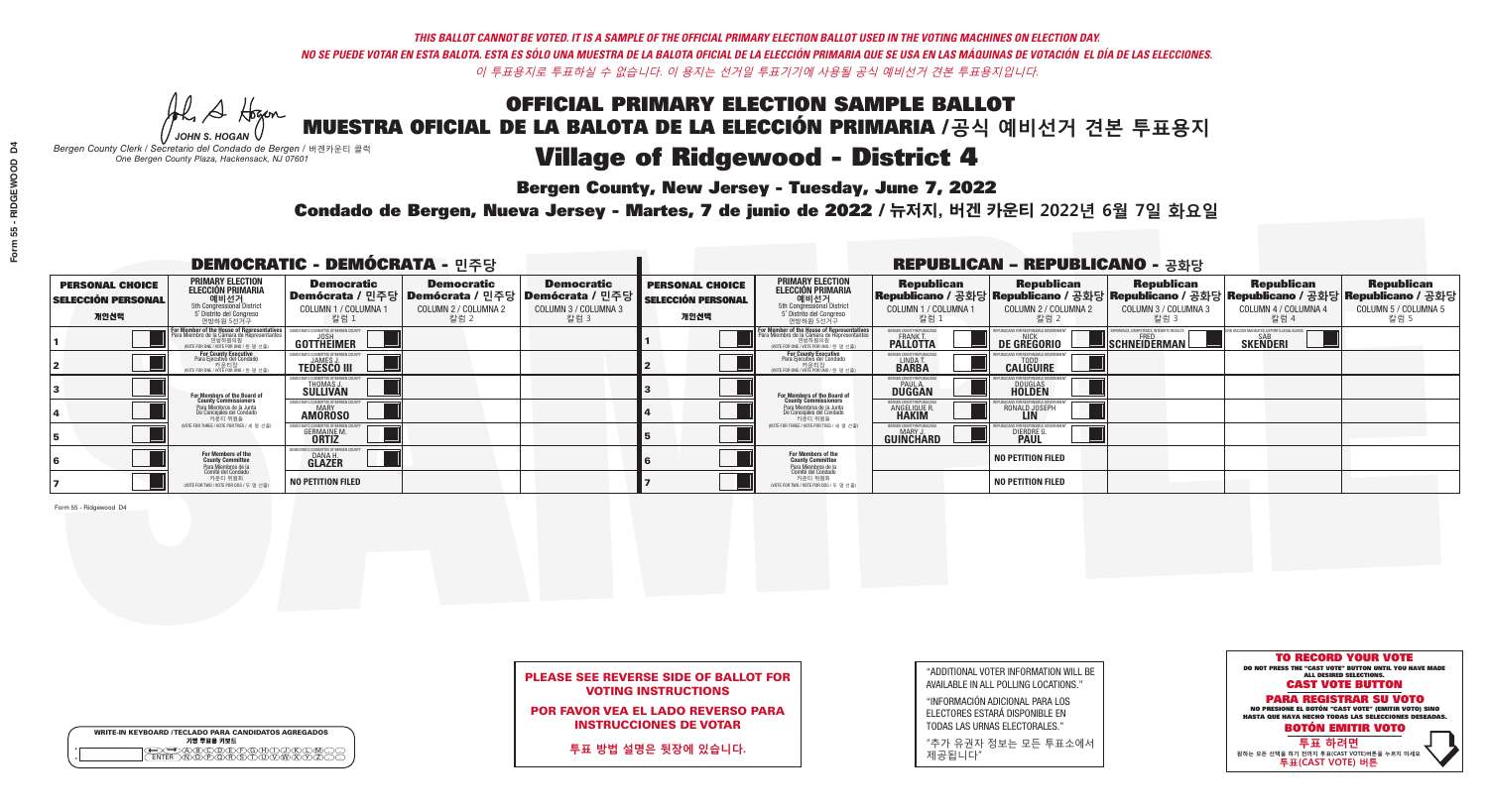**Bergen County, New Jersey - Tuesday, June 7, 2022** 

Al Stogan *JOHN S. HOGAN*

|         | <b>WRITE-IN KEYBOARD /TECLADO PARA CANDIDATOS AGREGADOS</b><br>기명 투표용 키보드 |
|---------|---------------------------------------------------------------------------|
| $\circ$ | <b>MEMEMARY</b>                                                           |

*Bergen County Clerk / Secretario del Condado de Bergen /* 버겐카운티 클럭 *One Bergen County Plaza, Hackensack, NJ 07601*

Condado de Bergen, Nueva Jersey - Martes, 7 de junio de 2022 / 뉴저지, 버겐 카운티 2022년 6월 7일 화요일 *One Bergen County Plaza, Hackensack, NJ 07601*



## PLEASE SEE REVERSE SIDE OF BALLOT FOR VOTING INSTRUCTIONS

POR FAVOR VEA EL LADO REVERSO PARA INSTRUCCIONES DE VOTAR

**투표 방법 설명은 뒷장에 있습니다.**

| "ADDITIONAL VOTER INFORMATION WILL BE |
|---------------------------------------|
| AVAILABLE IN ALL POLLING LOCATIONS."  |
|                                       |

"INFORMACIÓN ADICIONAL PARA LOS ELECTORES ESTARÁ DISPONIBLE EN TODAS LAS URNAS ELECTORALES."

"추가 유권자 정보는 모든 투표소에서 제공됩니다"

| <b>DEMOCRATIC - DEMÓCRATA - 민주당</b>                         |                                                                                                                                               |                                                                     |                                                   |                                                                                                              | <b>REPUBLICAN - REPUBLICANO - 공화당</b>                       |                                                                                                                                   |                                                                      |                                                    |                                                   |                                                                                                                                                |                                                   |
|-------------------------------------------------------------|-----------------------------------------------------------------------------------------------------------------------------------------------|---------------------------------------------------------------------|---------------------------------------------------|--------------------------------------------------------------------------------------------------------------|-------------------------------------------------------------|-----------------------------------------------------------------------------------------------------------------------------------|----------------------------------------------------------------------|----------------------------------------------------|---------------------------------------------------|------------------------------------------------------------------------------------------------------------------------------------------------|---------------------------------------------------|
| <b>PERSONAL CHOICE</b><br><b>SELECCIÓN PERSONAL</b><br>개인선택 | <b>PRIMARY ELECTION</b><br><b>ELECCIÓN PRIMARIA</b><br>예비선거<br>5th Congressional District<br>5° Distrito del Congreso<br>연방하원 5선거구            | <b>Democratic</b><br>COLUMN 1 / COLUMNA<br>칼럼 1                     | <b>Democratic</b><br>COLUMN 2 / COLUMNA 2<br>칼럼 2 | <b>Democratic</b><br>  Demócrata / 민주당   Demócrata / 민주당   Demócrata / 민주당  <br>COLUMN 3 / COLUMNA 3<br>칼럼 3 | <b>PERSONAL CHOICE</b><br><b>SELECCIÓN PERSONAL</b><br>개인선택 | <b>PRIMARY ELECTION</b><br>ELECCIÓN PRIMARIA<br>예비선거<br>5th Congressional District<br>5 Distrito del Congreso<br>연방하원 5선거구        | <b>Republican</b><br>COLUMN 1 / COLUMNA 1<br>칼럼 1                    | <b>Republican</b><br>COLUMN 2 / COLUMNA 2<br>,칼럼 2 | <b>Republican</b><br>COLUMN 3 / COLUMNA 3<br>칼럼 3 | <b>Republican</b><br>Republicano / 공화당 Republicano / 공화당 Republicano / 공화당 Republicano / 공화당 Republicano / 공화당<br>COLUMN 4 / COLUMNA 4<br>칼럼 4 | <b>Republican</b><br>COLUMN 5 / COLUMNA 5<br>칼럼 5 |
|                                                             | For Member of the House of Representatives<br>Para Miembro de la Cámara de Representantes<br>연방하원의원<br>(VOTE FOR ONE / VOTE POR UNO / 한 명 선출) | COMMITTEE OF BERGEN COUN<br>GOTTHEIMER                              |                                                   |                                                                                                              |                                                             | For Member of the House of Representatives<br>Para Miembro de la Cámara de Representantes<br>WOTE FOR ONE / VOTE POR UNO / 한 명 선출 | BERGEN COUNTY REPUBLICANS<br><b>PALLOTTA</b>                         | <b>DE GREGORIO</b>                                 | SCHNEIDERMAN                                      | SAB<br><b>SKENDERI</b>                                                                                                                         |                                                   |
|                                                             | For County Executive<br>Para Ejecutivo del Condado<br>/OTE FOR ONE / VOTE POR UNO / 한 명 선출)                                                   | <b>TEDESCO III</b>                                                  |                                                   |                                                                                                              |                                                             | For County Executive<br>Para Ejecutivo del Condado<br>.<br>VOTE FOR ONE / VOTE POR UNO / 한 명 선출                                   | BERGEN COUNTY REPUBLICAN<br>LINDAT.                                  | <b>CALIGUIRE</b>                                   |                                                   |                                                                                                                                                |                                                   |
|                                                             | For Members of the Board of<br>County Commissioners                                                                                           | THOMAS J.                                                           |                                                   |                                                                                                              |                                                             | For Members of the Board of<br>County Commissioners                                                                               | BERGEN COUNTY REPUBLICAN<br><b>DUGGAN</b>                            | DOUGLAS<br><b>HOLDEN</b>                           |                                                   |                                                                                                                                                |                                                   |
|                                                             | Para Miembros de la Junta<br>De Concejales del Condado<br>카우티 위원들                                                                             | OCRATIC COMMITTEE OF BERGEN COUN'<br><b>AMOROSO</b>                 |                                                   |                                                                                                              |                                                             | Para Miembros de la Junta<br>De Concejales del Condado<br>카운티 위원들                                                                 | <b>FRGEN COUNTY REPUBLICAN</b><br><b>ANGELIQUE R</b><br><b>HAKIM</b> | RONALD JOSEPH<br><b>LIN</b>                        |                                                   |                                                                                                                                                |                                                   |
|                                                             | NOTE FOR THREE / VOTE POR TRES / 세 명 선출)                                                                                                      | <b>GERMAINE M</b><br><b>ORTIZ</b>                                   |                                                   |                                                                                                              |                                                             | (VOTE FOR THREE / VOTE POR TRES / 세 명 선출)                                                                                         | BERGEN COUNTY REPUBLICAN<br>MARY J<br>GUINCHARD                      | <b>DIERDRE</b>                                     |                                                   |                                                                                                                                                |                                                   |
|                                                             | For Members of the<br>County Committee<br>Para Miembros de la<br>Comité del Condado                                                           | MOCRATIC COMMITTEE OF BERGEN<br><b>ROBERT H.</b><br><b>MARCHINI</b> |                                                   |                                                                                                              |                                                             | For Members of the<br>County Committee                                                                                            |                                                                      | <b>NO PETITION FILED</b>                           |                                                   |                                                                                                                                                |                                                   |
|                                                             | 카운티 위원회<br>NOTE FOR TWO / VOTE POR DOS / 두 명 선출)                                                                                              | <b>NO PETITION FILED</b>                                            |                                                   |                                                                                                              |                                                             | Para Miembros de la<br>Comité del Condado<br>카운티 위원회<br>NOTE FOR TWO / VOTE POR DOS / 두 명 선출)                                     |                                                                      | <b>NO PETITION FILED</b>                           |                                                   |                                                                                                                                                |                                                   |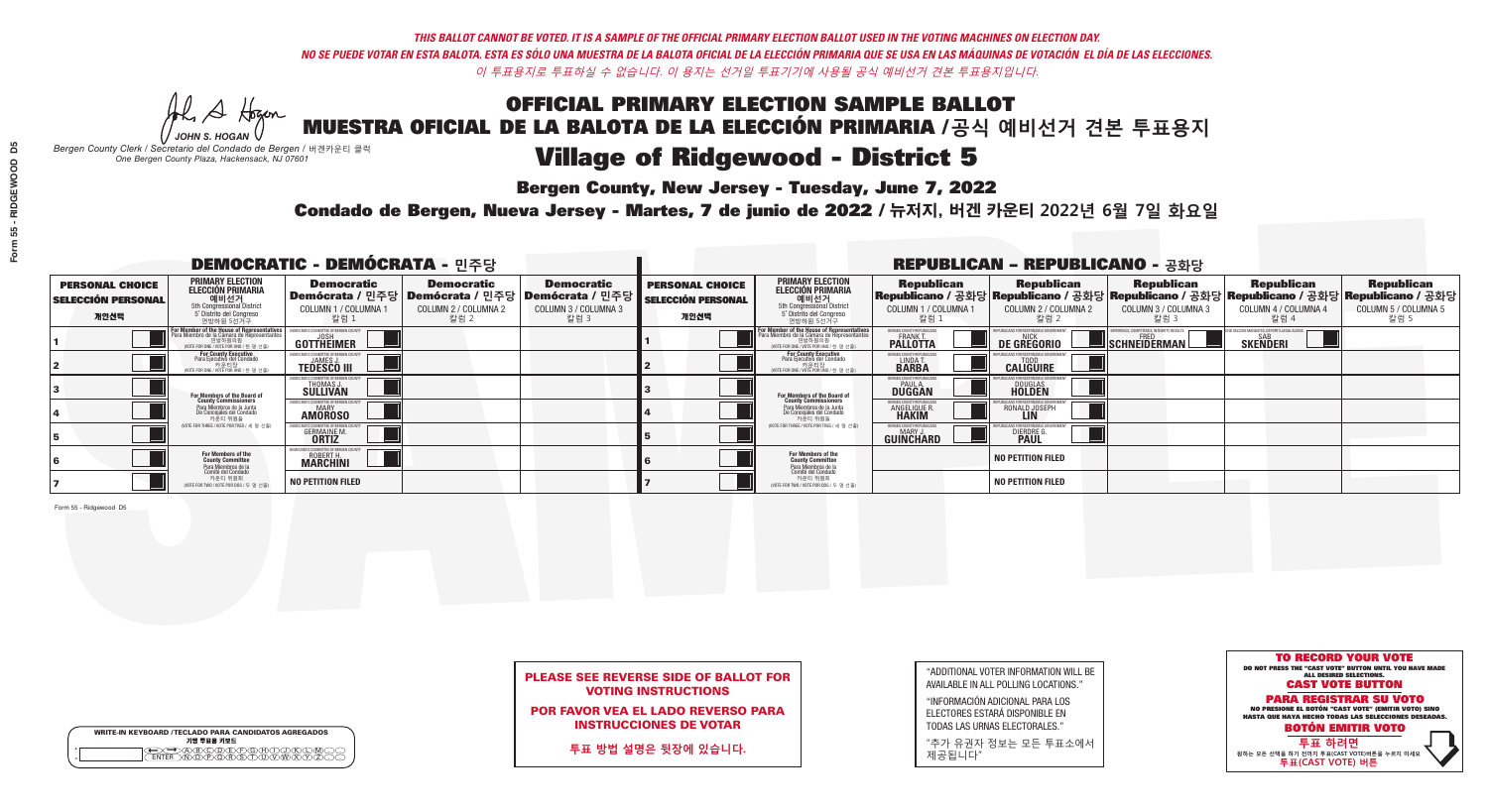**Bergen County, New Jersey - Tuesday, June 7, 2022** 

Al Stogan *JOHN S. HOGAN*

|         | <b>WRITE-IN KEYBOARD /TECLADO PARA CANDIDATOS AGREGADOS</b><br>기명 투표용 키보드 |
|---------|---------------------------------------------------------------------------|
| $\circ$ | <b>PÃRÃÃ</b>                                                              |

*Bergen County Clerk / Secretario del Condado de Bergen /* 버겐카운티 클럭 *One Bergen County Plaza, Hackensack, NJ 07601*



POR FAVOR VEA EL LADO REVERSO PARA INSTRUCCIONES DE VOTAR

**투표 방법 설명은 뒷장에 있습니다.**

| "ADDITIONAL VOTER INFORMATION WILL BE |
|---------------------------------------|
| AVAILABLE IN ALL POLLING LOCATIONS."  |
|                                       |

"INFORMACIÓN ADICIONAL PARA LOS ELECTORES ESTARÁ DISPONIBLE EN TODAS LAS URNAS ELECTORALES."

"추가 유권자 정보는 모든 투표소에서 제공됩니다"

Condado de Bergen, Nueva Jersey - Martes, 7 de junio de 2022 / 뉴저지, 버겐 카운티 2022년 6월 7일 화요일 *One Bergen County Plaza, Hackensack, NJ 07601*

| <b>DEMOCRATIC - DEMÓCRATA - 민주당</b>                         |                                                                                                                                        |                                                              |                                                   |                                                                                                              | <b>REPUBLICAN - REPUBLICANO - 공화당</b>                       |                                                                                                                                                  |                                                                      |                                                    |                                                           |                                                                                                                                                |                                                   |  |
|-------------------------------------------------------------|----------------------------------------------------------------------------------------------------------------------------------------|--------------------------------------------------------------|---------------------------------------------------|--------------------------------------------------------------------------------------------------------------|-------------------------------------------------------------|--------------------------------------------------------------------------------------------------------------------------------------------------|----------------------------------------------------------------------|----------------------------------------------------|-----------------------------------------------------------|------------------------------------------------------------------------------------------------------------------------------------------------|---------------------------------------------------|--|
| <b>PERSONAL CHOICE</b><br><b>SELECCIÓN PERSONAL</b><br>개인선택 | <b>PRIMARY ELECTION</b><br>ELECCIÓN PRIMARIA<br>예비선거<br><sub>5th Congressional</sub> District<br>5° Distrito del Congreso<br>연방하원 5선거구 | <b>Democratic</b><br>COLUMN 1 / COLUMNA<br>칼럼 1              | <b>Democratic</b><br>COLUMN 2 / COLUMNA 2<br>칼럼 2 | <b>Democratic</b><br>  Demócrata / 민주당   Demócrata / 민주당   Demócrata / 민주당  <br>COLUMN 3 / COLUMNA 3<br>칼럼 3 | <b>PERSONAL CHOICE</b><br><b>SELECCIÓN PERSONAL</b><br>개인선택 | <b>PRIMARY ELECTION</b><br>ELECCIÓN PRIMARIA<br>예비선거<br>5th Congressional District<br>5 Distrito del Congreso<br>연방하원 5선거구                       | <b>Republican</b><br>COLUMN 1 / COLUMNA 1<br>, 칼럼 :                  | <b>Republican</b><br>COLUMN 2 / COLUMNA 2<br>·칼럼 2 | <b>Republican</b><br>COLUMN 3 / COLUMNA 3<br>칼럼 3         | <b>Republican</b><br>Republicano / 공화당 Republicano / 공화당 Republicano / 공화당 Republicano / 공화당 Republicano / 공화당<br>COLUMN 4 / COLUMNA 4<br>칼럼 4 | <b>Republican</b><br>COLUMN 5 / COLUMNA 5<br>칼럼 5 |  |
|                                                             | For Member of the House of Representatives<br>Para Miembro de la Cámara de Representantes<br>NOTE FOR ONE / VOTE POR UNO / 한 명 선출)     | DEMOCRATIC COMMITTEE OF BERGEN COUN<br>GOTTHEIMER            |                                                   |                                                                                                              |                                                             | F <mark>or Member of the House of Representatives</mark><br>Para Miembro de la Cámara de Representantes<br>NOTE FOR ONE / VOTE POR UNO / 한 명 선출) | BERGEN COUNTY REPUBLICANS<br><b>FRANK T.</b><br><b>PALLOTTA</b>      | DE GREGORIO                                        | 'PERIENCE, COMPETENCE, INTEGRITY, RESULTS<br>SCHNEIDERMAN | SAB<br><b>SKENDERI</b>                                                                                                                         |                                                   |  |
|                                                             | For County Executive<br>Para Ejecutivo del Condado<br>vOTE FOR ONE / VOTE POR UNO / 한 명 선출)                                            | JAMES,<br><b>TEDESCO III</b>                                 |                                                   |                                                                                                              |                                                             | For County Executive<br>Para Ejecutivo del Condado<br>. 카운티장<br>(VOTE FOR ONE / VOTE POR UNO / 한 명 선출)                                           | BERGEN COUNTY REPUBLICAN<br>LINDA T.                                 | <b>CALIGUIRE</b>                                   |                                                           |                                                                                                                                                |                                                   |  |
|                                                             | For Members of the Board of<br>County Commissioners                                                                                    | <b>THOMAS J.</b><br><b>SULLIVAN</b>                          |                                                   |                                                                                                              |                                                             | <b>For Members of the Board of County Commissioners</b>                                                                                          | BERGEN COUNTY REPUBLICAN<br><b>PAUL A.</b><br><b>DUGGAN</b>          | <b>DOUGLAS</b>                                     |                                                           |                                                                                                                                                |                                                   |  |
|                                                             | Para Miembros de la Junta<br>De Concejales del Condado<br>카운티 위원들                                                                      | IC COMMITTEE OF RERGEN COLL<br><b>MARY</b><br><b>AMOROSO</b> |                                                   |                                                                                                              |                                                             | Para Miembros de la Junta<br>De Concejales del Condado<br>카운티 위원들                                                                                | <b>FRGEN COUNTY REPUBLICAN</b><br><b>ANGELIQUE R</b><br><b>HAKIM</b> | RONALD JOSEPH<br><b>LIN</b>                        |                                                           |                                                                                                                                                |                                                   |  |
|                                                             | (VOTE FOR THREE / VOTE POR TRES / 세 명 선출)                                                                                              | <b>GERMAINE M.</b><br><b>ORTIZ</b>                           |                                                   |                                                                                                              |                                                             | (VOTE FOR THREE / VOTE POR TRES / 세 명 선출)                                                                                                        | BERGEN COUNTY REPUBLICANS<br>MARY J.<br><b>GUINCHARD</b>             | <b>DIERDRE</b>                                     |                                                           |                                                                                                                                                |                                                   |  |
|                                                             | For Members of the<br>County Committee                                                                                                 | OCRATIC COMMITTEE OF BERGEN (<br>RAMON M.                    |                                                   |                                                                                                              |                                                             | For Members of the<br>County Committee                                                                                                           |                                                                      | <b>NO PETITION FILED</b>                           |                                                           |                                                                                                                                                |                                                   |  |
|                                                             | Para Miembros de la<br>Comité del Condado<br>카운티 위원회<br>(VOTE FOR TWO / VOTE POR DOS / 두 명 선출)                                         | ATIC COMMITTEE OF BERGEN CO<br>THUY N.                       |                                                   |                                                                                                              |                                                             | Para Miembros de la<br>Comité del Condado<br>카운티 위원회<br>NOTE FOR TWO / VOTE POR DOS / 두 명 선출)                                                    |                                                                      | <b>NO PETITION FILED</b>                           |                                                           |                                                                                                                                                |                                                   |  |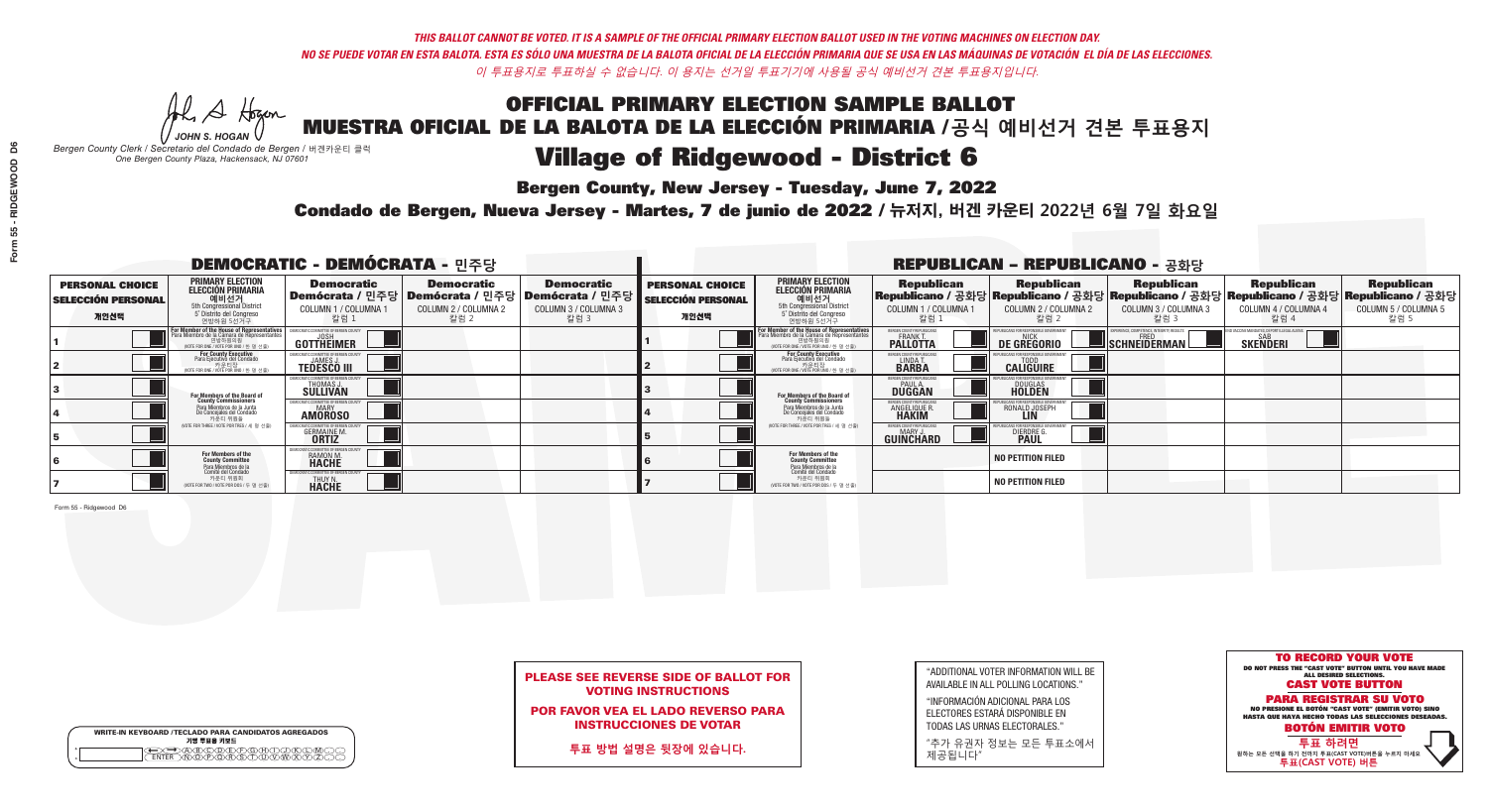**Bergen County, New Jersey - Tuesday, June 7, 2022** 

Al Stogan *JOHN S. HOGAN*

|                    | <b>WRITE-IN KEYBOARD /TECLADO PARA CANDIDATOS AGREGADOS</b><br>기명 투표용 키보드 |  |
|--------------------|---------------------------------------------------------------------------|--|
| $\circ$<br>$\circ$ |                                                                           |  |

*Bergen County Clerk / Secretario del Condado de Bergen /* 버겐카운티 클럭 *One Bergen County Plaza, Hackensack, NJ 07601*

Condado de Bergen, Nueva Jersey - Martes, 7 de junio de 2022 / 뉴저지, 버겐 카운티 2022년 6월 7일 화요일 *One Bergen County Plaza, Hackensack, NJ 07601*



## PLEASE SEE REVERSE SIDE OF BALLOT FOR VOTING INSTRUCTIONS

POR FAVOR VEA EL LADO REVERSO PARA INSTRUCCIONES DE VOTAR

**투표 방법 설명은 뒷장에 있습니다.**

| "ADDITIONAL VOTER INFORMATION WILL BE |
|---------------------------------------|
| AVAILABLE IN ALL POLLING LOCATIONS."  |
|                                       |

"INFORMACIÓN ADICIONAL PARA LOS ELECTORES ESTARÁ DISPONIBLE EN TODAS LAS URNAS ELECTORALES."

"추가 유권자 정보는 모든 투표소에서 제공됩니다"

| <b>DEMOCRATIC - DEMÓCRATA - 민주당</b>                         |                                                                                                                                               |                                                     |                                                   |                                                                                                              | <b>REPUBLICAN - REPUBLICANO - 공화당</b>                       |                                                                                                                                   |                                                                      |                                                    |                                                   |                                                                                                                                                |                                                   |  |
|-------------------------------------------------------------|-----------------------------------------------------------------------------------------------------------------------------------------------|-----------------------------------------------------|---------------------------------------------------|--------------------------------------------------------------------------------------------------------------|-------------------------------------------------------------|-----------------------------------------------------------------------------------------------------------------------------------|----------------------------------------------------------------------|----------------------------------------------------|---------------------------------------------------|------------------------------------------------------------------------------------------------------------------------------------------------|---------------------------------------------------|--|
| <b>PERSONAL CHOICE</b><br><b>SELECCIÓN PERSONAL</b><br>개인선택 | <b>PRIMARY ELECTION</b><br><b>ELECCIÓN PRIMARIA</b><br>예비선거<br>5th Congressional District<br>5° Distrito del Congreso<br>연방하원 5선거구            | <b>Democratic</b><br>COLUMN 1 / COLUMNA<br>칼럼 1     | <b>Democratic</b><br>COLUMN 2 / COLUMNA 2<br>칼럼 2 | <b>Democratic</b><br>  Demócrata / 민주당   Demócrata / 민주당   Demócrata / 민주당  <br>COLUMN 3 / COLUMNA 3<br>칼럼 3 | <b>PERSONAL CHOICE</b><br><b>SELECCIÓN PERSONAL</b><br>개인선택 | <b>PRIMARY ELECTION</b><br>ELECCIÓN PRIMARIA<br>예비선거<br>5th Congressional District<br>5 Distrito del Congreso<br>연방하원 5선거구        | <b>Republican</b><br>COLUMN 1 / COLUMNA 1<br>칼럼 1                    | <b>Republican</b><br>COLUMN 2 / COLUMNA 2<br>,칼럼 2 | <b>Republican</b><br>COLUMN 3 / COLUMNA 3<br>칼럼 3 | <b>Republican</b><br>Republicano / 공화당 Republicano / 공화당 Republicano / 공화당 Republicano / 공화당 Republicano / 공화당<br>COLUMN 4 / COLUMNA 4<br>칼럼 4 | <b>Republican</b><br>COLUMN 5 / COLUMNA 5<br>칼럼 5 |  |
|                                                             | For Member of the House of Representatives<br>Para Miembro de la Cámara de Representantes<br>연방하원의원<br>(VOTE FOR ONE / VOTE POR UNO / 한 명 선출) | COMMITTEE OF BERGEN COUNT<br>GOTTHEIMER             |                                                   |                                                                                                              |                                                             | For Member of the House of Representatives<br>Para Miembro de la Cámara de Representantes<br>WOTE FOR ONE / VOTE POR UNO / 한 명 선출 | BERGEN COUNTY REPUBLICANS<br><b>PALLOTTA</b>                         | <b>DE GREGORIO</b>                                 | SCHNEIDERMAN                                      | SAB<br><b>SKENDERI</b>                                                                                                                         |                                                   |  |
|                                                             | For County Executive<br>Para Ejecutivo del Condado<br>/OTE FOR ONE / VOTE POR UNO / 한 명 선출)                                                   | <b>TEDESCO III</b>                                  |                                                   |                                                                                                              |                                                             | For County Executive<br>Para Ejecutivo del Condado<br>.<br>VOTE FOR ONE / VOTE POR UNO / 한 명 선출                                   | BERGEN COUNTY REPUBLICAN<br>LINDAT.                                  | <b>CALIGUIRE</b>                                   |                                                   |                                                                                                                                                |                                                   |  |
|                                                             | For Members of the Board of<br>County Commissioners                                                                                           | THOMAS J.                                           |                                                   |                                                                                                              |                                                             | For Members of the Board of<br>County Commissioners                                                                               | BERGEN COUNTY REPUBLICAN<br><b>DUGGAN</b>                            | DOUGLAS<br><b>HOLDEN</b>                           |                                                   |                                                                                                                                                |                                                   |  |
|                                                             | Para Miembros de la Junta<br>De Concejales del Condado<br>카우티 위원들                                                                             | OCRATIC COMMITTEE OF BERGEN COUN'<br><b>AMOROSO</b> |                                                   |                                                                                                              |                                                             | Para Miembros de la Junta<br>De Concejales del Condado<br>카운티 위원들                                                                 | <b>FRGEN COUNTY REPUBLICAN</b><br><b>ANGELIQUE R</b><br><b>HAKIM</b> | RONALD JOSEPH<br><b>LIN</b>                        |                                                   |                                                                                                                                                |                                                   |  |
|                                                             | NOTE FOR THREE / VOTE POR TRES / 세 명 선출)                                                                                                      | <b>GERMAINE M</b><br><b>ORTIZ</b>                   |                                                   |                                                                                                              |                                                             | (VOTE FOR THREE / VOTE POR TRES / 세 명 선출)                                                                                         | BERGEN COUNTY REPUBLICAN<br>MARY J<br>GUINCHARD                      | <b>DIERDRE</b>                                     |                                                   |                                                                                                                                                |                                                   |  |
|                                                             | For Members of the<br>County Committee<br>Para Miembros de la<br>Comité del Condado                                                           | OCRATIC COMMITTEE OF BERGE<br>MICHAEL A.            |                                                   |                                                                                                              |                                                             | For Members of the<br>County Committee                                                                                            |                                                                      | <b>NO PETITION FILED</b>                           |                                                   |                                                                                                                                                |                                                   |  |
|                                                             | 카운티 위원회<br>NOTE FOR TWO / VOTE POR DOS / 두 명 선출)                                                                                              | <b>NO PETITION FILED</b>                            |                                                   |                                                                                                              |                                                             | Para Miembros de la<br>Comité del Condado<br>카운티 위원회<br>NOTE FOR TWO / VOTE POR DOS / 두 명 선출)                                     |                                                                      | <b>NO PETITION FILED</b>                           |                                                   |                                                                                                                                                |                                                   |  |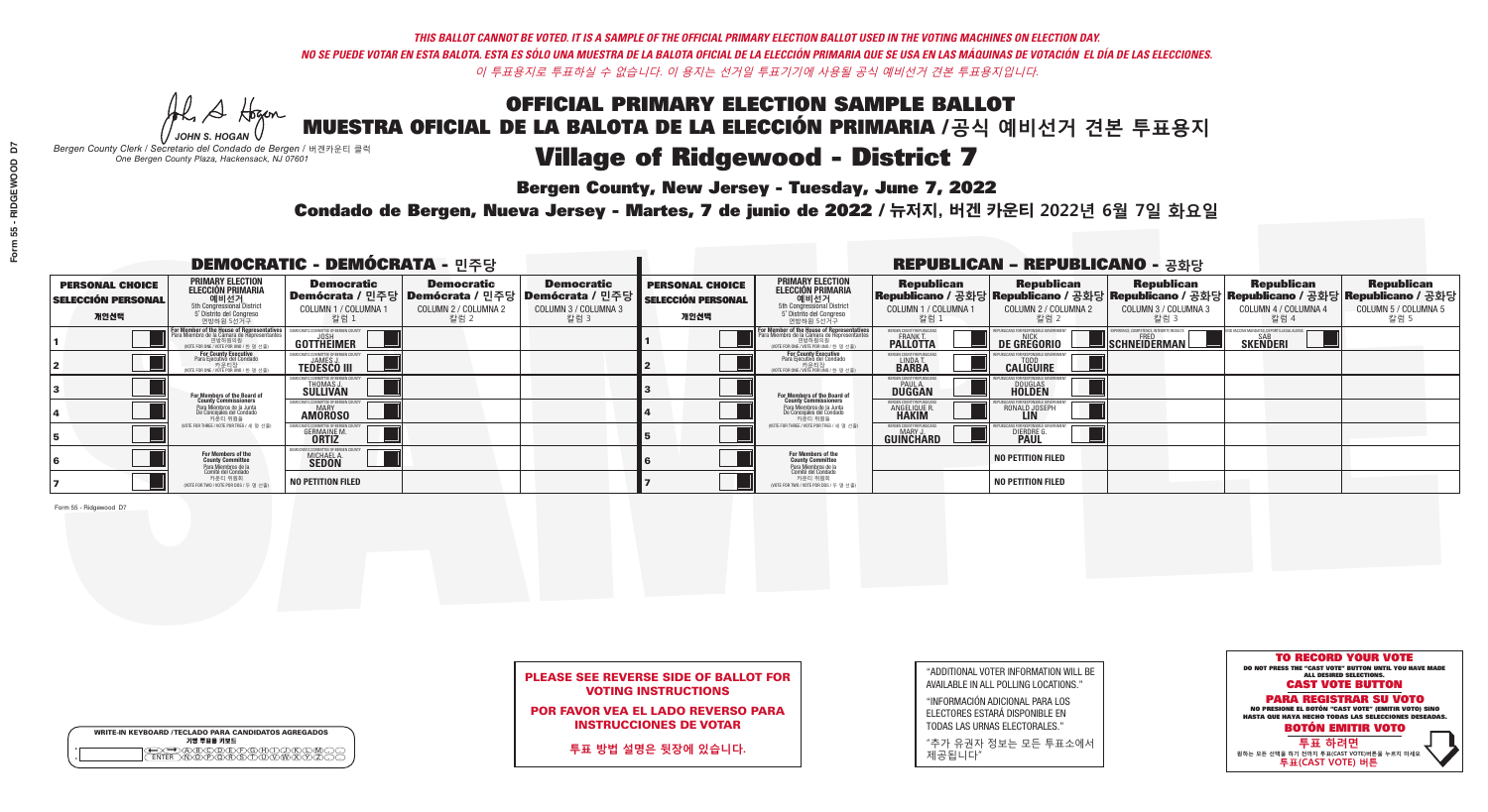**Bergen County, New Jersey - Tuesday, June 7, 2022** 

Al Stogan *JOHN S. HOGAN*

| <b>WRITE-IN KEYBOARD /TECLADO PARA CANDIDATOS AGREGADOS</b><br>기명 투표용 키보드 |
|---------------------------------------------------------------------------|
| <u>ጥጠቅ ቅ</u>                                                              |

*Bergen County Clerk / Secretario del Condado de Bergen /* 버겐카운티 클럭 *One Bergen County Plaza, Hackensack, NJ 07601*



POR FAVOR VEA EL LADO REVERSO PARA INSTRUCCIONES DE VOTAR

**투표 방법 설명은 뒷장에 있습니다.**

| "ADDITIONAL VOTER INFORMATION WILL BE |
|---------------------------------------|
| AVAILABLE IN ALL POLLING LOCATIONS."  |
|                                       |

"INFORMACIÓN ADICIONAL PARA LOS ELECTORES ESTARÁ DISPONIBLE EN TODAS LAS URNAS ELECTORALES."

"추가 유권자 정보는 모든 투표소에서 제공됩니다"

Condado de Bergen, Nueva Jersey - Martes, 7 de junio de 2022 / 뉴저지, 버겐 카운티 2022년 6월 7일 화요일 *One Bergen County Plaza, Hackensack, NJ 07601*

| <b>DEMOCRATIC - DEMÓCRATA - 민주당</b>                         |                                                                                                                                    |                                                              |                                                   |                                                                                                              | <b>REPUBLICAN - REPUBLICANO - 공화당</b>                       |                                                                                                                                   |                                                        |                                                    |                                                           |                                                                                                                                                |                                                   |
|-------------------------------------------------------------|------------------------------------------------------------------------------------------------------------------------------------|--------------------------------------------------------------|---------------------------------------------------|--------------------------------------------------------------------------------------------------------------|-------------------------------------------------------------|-----------------------------------------------------------------------------------------------------------------------------------|--------------------------------------------------------|----------------------------------------------------|-----------------------------------------------------------|------------------------------------------------------------------------------------------------------------------------------------------------|---------------------------------------------------|
| <b>PERSONAL CHOICE</b><br><b>SELECCIÓN PERSONAL</b><br>개인선택 | <b>PRIMARY ELECTION</b><br><b>ELECCIÓN PRIMARIA</b><br>예비선거<br>5th Congressional District<br>5° Distrito del Congreso<br>연방하원 5선거구 | <b>Democratic</b><br>COLUMN 1 / COLUMNA<br>칼럼 1              | <b>Democratic</b><br>COLUMN 2 / COLUMNA 2<br>칼럼 2 | <b>Democratic</b><br>  Demócrata / 민주당   Demócrata / 민주당   Demócrata / 민주당  <br>COLUMN 3 / COLUMNA 3<br>칼럼 3 | <b>PERSONAL CHOICE</b><br><b>SELECCIÓN PERSONAL</b><br>개인선택 | <b>PRIMARY ELECTION</b><br>ELECCIÓN PRIMARIA<br>예비선거<br>5th Congressional District<br>5 Distrito del Congreso<br>연방하원 5선거구        | <b>Republican</b><br>COLUMN 1 / COLUMNA 1<br>칼럼 :      | <b>Republican</b><br>COLUMN 2 / COLUMNA 2<br>,칼럼 2 | <b>Republican</b><br>COLUMN 3 / COLUMNA 3<br>칼럼 3         | <b>Republican</b><br>Republicano / 공화당 Republicano / 공화당 Republicano / 공화당 Republicano / 공화당 Republicano / 공화당<br>COLUMN 4 / COLUMNA 4<br>칼럼 4 | <b>Republican</b><br>COLUMN 5 / COLUMNA 5<br>칼럼 5 |
|                                                             | or Member of the House of Representatives<br>Para Miembro de la Cámara de Representantes<br>(VOTE FOR ONE / VOTE POR UNO / 한 명 선출) | COMMITTEE OF BERGEN COUNT<br>GOTTHËIMER                      |                                                   |                                                                                                              |                                                             | For Member of the House of Representatives<br>Para Miembro de la Cámara de Representantes<br>WOTE FOR ONE / VOTE POR UNO / 한 명 선출 | BERGEN COUNTY REPUBLICANS<br><b>PALLOTTA</b>           | DE GREGORIO                                        | 'PERIENCE, COMPETENCE, INTEGRITY, RESULTS<br>SCHNEIDERMAN | SAB<br><b>SKENDERI</b>                                                                                                                         |                                                   |
|                                                             | For County Executive<br>Para Ejecutivo del Condado<br>, 카운티장<br>/OTE FOR ONE /VOTE POR UNO / 한 명 선출)                               | <b>TEDESCO III</b>                                           |                                                   |                                                                                                              |                                                             | For County Executive<br>Para Ejecutivo del Condado<br>가운티장<br>"카운티장<br>"MOTE FOR ONE / VOTE POR UNO / 한 명 선출                      | BERGEN COUNTY REPUBLICAN<br>LINDA T.                   | <b>CALIGUIRE</b>                                   |                                                           |                                                                                                                                                |                                                   |
|                                                             | <b>For Members of the Board of<br/>County Commissioners</b>                                                                        | THOMAS J.                                                    |                                                   |                                                                                                              |                                                             | <b>For Members of the Board of<br/>County Commissioners</b>                                                                       | <b>BERGEN COUNTY REPUBLICAN<br/>PAUL A.<br/>DUGGAN</b> | <b>DOUGLAS</b>                                     |                                                           |                                                                                                                                                |                                                   |
|                                                             | Para Miembros de la Junta<br>De Concejales del Condado<br>카운티 위원들                                                                  | IC COMMITTEE OF RERGEN COLL<br><b>MARY</b><br><b>AMOROSO</b> |                                                   |                                                                                                              |                                                             | Para Miembros de la Junta<br>De Concejales del Condado<br>카운티 위원들                                                                 | <b>FRGEN COUNTY REPUBLICAN</b><br><b>ANGELIQUE R</b>   | RONALD JOSEPH<br><b>LIN</b>                        |                                                           |                                                                                                                                                |                                                   |
|                                                             | NOTE FOR THREE / VOTE POR TRES / 세 명 선출)                                                                                           | <b>GERMAINE M</b><br><b>ORTIZ</b>                            |                                                   |                                                                                                              |                                                             | (VOTE FOR THREE / VOTE POR TRES / 세 명 선출)                                                                                         | BERGEN COUNTY REPUBLICANS<br>MARY J<br>GUINCHARD       | <b>DIERDRE</b>                                     |                                                           |                                                                                                                                                |                                                   |
|                                                             | For Members of the<br>County Committee<br>Para Miembros de <mark>la</mark><br>Comité del Condado                                   | TORRANCE A.                                                  |                                                   |                                                                                                              |                                                             | For Members of the<br>County Committee                                                                                            |                                                        | <b>NO PETITION FILED</b>                           |                                                           |                                                                                                                                                |                                                   |
|                                                             | 카운티 위원회<br>(VOTE FOR TWO / VOTE POR DOS / 두 명 선출)                                                                                  | TIC COMMITTEE OF BERGEN (<br><b>WILMA</b><br><b>WATSON</b>   |                                                   |                                                                                                              |                                                             | Para Miembros de la<br>Comité del Condado<br>카운티 위원회<br>NOTE FOR TWO / VOTE POR DOS / 두 명 선출)                                     |                                                        | <b>NO PETITION FILED</b>                           |                                                           |                                                                                                                                                |                                                   |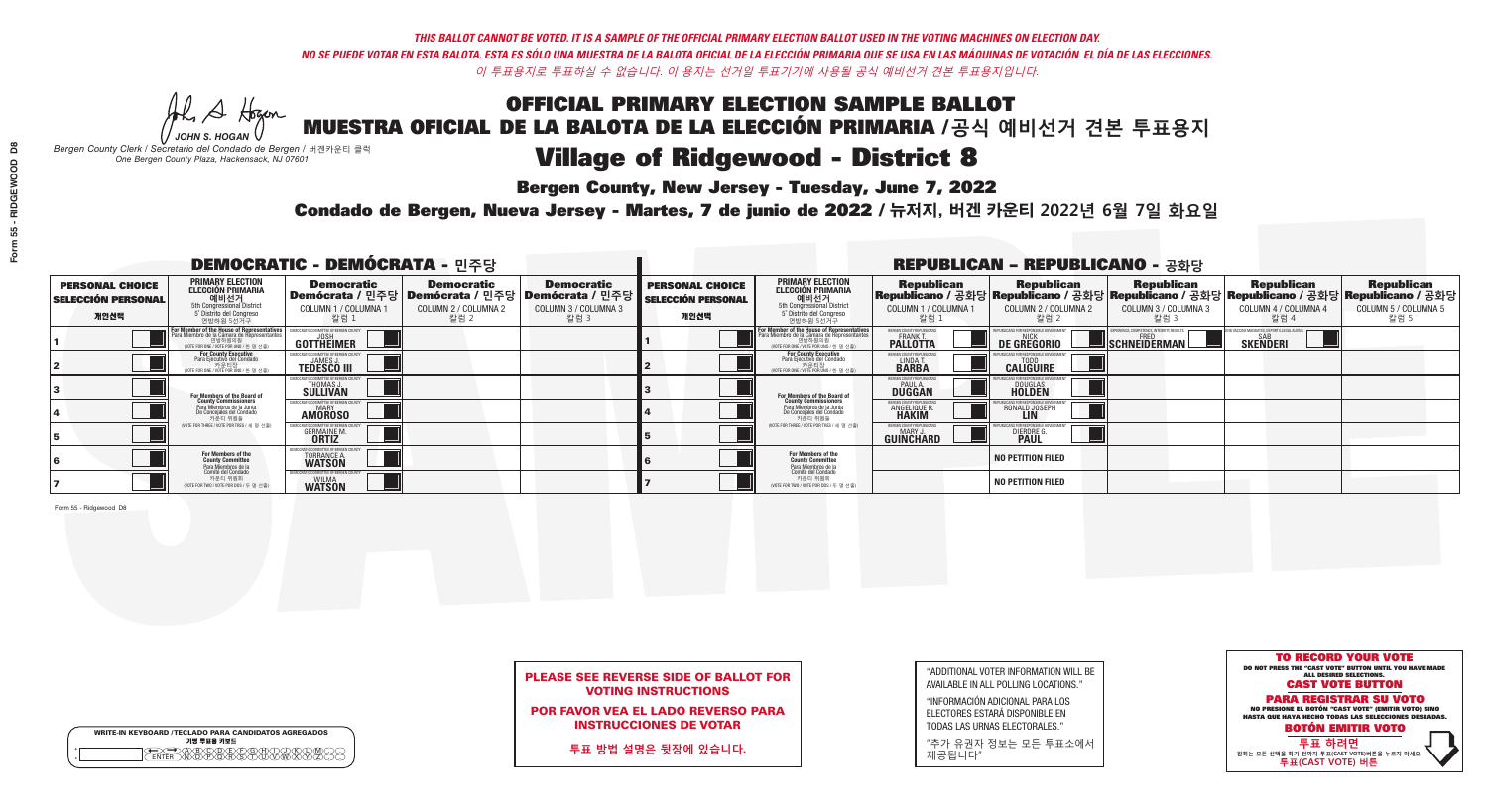**Bergen County, New Jersey - Tuesday, June 7, 2022** 

Al Stogan *JOHN S. HOGAN*

|              | <b>WRITE-IN KEYBOARD /TECLADO PARA CANDIDATOS AGREGADOS</b><br>기명 투표용 키보드 |
|--------------|---------------------------------------------------------------------------|
| ٥<br>$\circ$ | (B)C) (D) (E) (F) (G) (H)                                                 |

*Bergen County Clerk / Secretario del Condado de Bergen /* 버겐카운티 클럭 *One Bergen County Plaza, Hackensack, NJ 07601*

Condado de Bergen, Nueva Jersey - Martes, 7 de junio de 2022 / 뉴저지, 버겐 카운티 2022년 6월 7일 화요일 *One Bergen County Plaza, Hackensack, NJ 07601*



## PLEASE SEE REVERSE SIDE OF BALLOT FOR VOTING INSTRUCTIONS

POR FAVOR VEA EL LADO REVERSO PARA INSTRUCCIONES DE VOTAR

**투표 방법 설명은 뒷장에 있습니다.**

| "ADDITIONAL VOTER INFORMATION WILL BE |
|---------------------------------------|
| AVAILABLE IN ALL POLLING LOCATIONS."  |
|                                       |

"INFORMACIÓN ADICIONAL PARA LOS ELECTORES ESTARÁ DISPONIBLE EN TODAS LAS URNAS ELECTORALES."

"추가 유권자 정보는 모든 투표소에서 제공됩니다"

| <b>DEMOCRATIC - DEMÓCRATA - 민주당</b>                         |                                                                                                                                        |                                                                |                                                                                                        |                                                   | <b>REPUBLICAN - REPUBLICANO - 공화당</b>                       |                                                                                                                                           |                                                       |                                                   |                                                                                                                                                |                                                   |                                                   |  |
|-------------------------------------------------------------|----------------------------------------------------------------------------------------------------------------------------------------|----------------------------------------------------------------|--------------------------------------------------------------------------------------------------------|---------------------------------------------------|-------------------------------------------------------------|-------------------------------------------------------------------------------------------------------------------------------------------|-------------------------------------------------------|---------------------------------------------------|------------------------------------------------------------------------------------------------------------------------------------------------|---------------------------------------------------|---------------------------------------------------|--|
| <b>PERSONAL CHOICE</b><br><b>SELECCIÓN PERSONAL</b><br>개인선택 | <b>PRIMARY ELECTION</b><br>ELECCIÓN PRIMARIA<br>예비선거<br><sub>5th Congressional District</sub><br>5° Distrito del Congreso<br>연방하원 5선거구 | <b>Democratic</b><br><b>COLUMN 1 / COLUMNA</b><br>칼럼 1         | <b>Democratic</b><br>│Demócrata / 민주당│Demócrata / 민주당│Demócrata / 민주당┃<br>COLUMN 2 / COLUMNA 2<br>칼럼 2 | <b>Democratic</b><br>COLUMN 3 / COLUMNA 3<br>칼럼 3 | <b>PERSONAL CHOICE</b><br><b>SELECCIÓN PERSONAL</b><br>개인선택 | <b>PRIMARY ELECTION</b><br><b>ELECCIÓN PRIMARIA</b><br>예비선거<br>5th Congressional District<br>5 Distrito del Congreso<br>연방하원 5선거구         | <b>Republican</b><br>COLUMN 1 / COLUMNA 1<br>칼럼 :     | <b>Republican</b><br>COLUMN 2 / COLUMNA 2<br>칼럼 2 | <b>Republican</b><br>Republicano / 공화당 Republicano / 공화당 Republicano / 공화당 Republicano / 공화당 Republicano / 공화당<br>COLUMN 3 / COLUMNA 3<br>칼럼 3 | <b>Republican</b><br>COLUMN 4 / COLUMNA 4<br>칼럼 4 | <b>Republican</b><br>COLUMN 5 / COLUMNA 5<br>칼럼 5 |  |
|                                                             | For Member of the House of Representatives<br>Para Miembro de la Cámara de Representantes                                              | COMMITTEE OF BERGEN COUNT<br><b>GOTTHEIMER</b>                 |                                                                                                        |                                                   |                                                             | <b>For Member of the House of Representatives<br/>Para Miembro de la Cámara de Representantes</b><br>NOTE FOR ONE / VOTE POR UNO / 한 명 선출 | BERGEN COUNTY REPUBLICANS<br><b>PALLOTTA</b>          | DE GREGORIO                                       | YPERIENCE, COMPETENCE, INTEGRITY. RESULTS<br>SCHNEIDERMAN                                                                                      | SAB<br><b>SKENDERI</b>                            |                                                   |  |
|                                                             | For County Executive<br>Para Ejecutivo del Condado<br>OTE FOR ONE / VOTE POR UNO / 한 명 선출)                                             | <b>TEDESCO III</b>                                             |                                                                                                        |                                                   |                                                             | <b>For County Executive</b><br>Para Ejecutivo del Condado<br>,<br>가운티장<br>/OTE FOR ONE / VOTE POR UNO / 한 명 선출                            | BERGEN COUNTY REPUBLICAN<br>LINDA T.                  | <b>CALIGUIRE</b>                                  |                                                                                                                                                |                                                   |                                                   |  |
|                                                             | <b>For Members of the Board of<br/>County Commissioners</b>                                                                            | THOMAS J.                                                      |                                                                                                        |                                                   |                                                             | <b>For Members of the Board of<br/>County Commissioners</b>                                                                               | <b>BERGEN COUNTY REPUBLICAN:</b><br>PAUL A.<br>DUGGAN | <b>DOUGLAS</b>                                    |                                                                                                                                                |                                                   |                                                   |  |
|                                                             | Para Miembros de la Junta<br>De Conceiales del Condado<br>카운티 위원들                                                                      | IC COMMITTEE OF RERGEN COLIN'<br><b>MARY</b><br><b>AMOROSO</b> |                                                                                                        |                                                   |                                                             | Para Miembros de la Junta<br>De Concejales del Condado<br>카운티 위원들                                                                         | <b>RGEN COUNTY REPUBLICAN</b><br><b>ANGELIQUE R</b>   | RONALD JOSEPH<br><b>LIN</b>                       |                                                                                                                                                |                                                   |                                                   |  |
|                                                             | NOTE FOR THREE / VOTE POR TRES / 세 명 선출)                                                                                               | <b>GERMAINE M.</b><br><b>ORTIZ</b>                             |                                                                                                        |                                                   |                                                             | NOTE FOR THREE / VOTE POR TRES / 세 명 선출                                                                                                   | BERGEN COUNTY REPUBLICANS<br><b>GUINCHARD</b>         | DIERDRE                                           |                                                                                                                                                |                                                   |                                                   |  |
|                                                             | For Members of the<br>County Committee<br>Para Miembros de la<br>Comité del Condado                                                    | <b>NO PETITION FILED</b>                                       |                                                                                                        |                                                   |                                                             | For Members of the<br>County Committee<br>Para Miembros de la<br>Comité del Condado                                                       |                                                       | <b>NO PETITION FILED</b>                          |                                                                                                                                                |                                                   |                                                   |  |
|                                                             | 카운티 위원회<br>NOTE FOR TWO / VOTE POR DOS / 두 명 선출)                                                                                       | <b>NO PETITION FILED</b>                                       |                                                                                                        |                                                   |                                                             | 카운티 위원회<br>NOTE FOR TWO / VOTE POR DOS / 두 명 선출)                                                                                          |                                                       | <b>NO PETITION FILED</b>                          |                                                                                                                                                |                                                   |                                                   |  |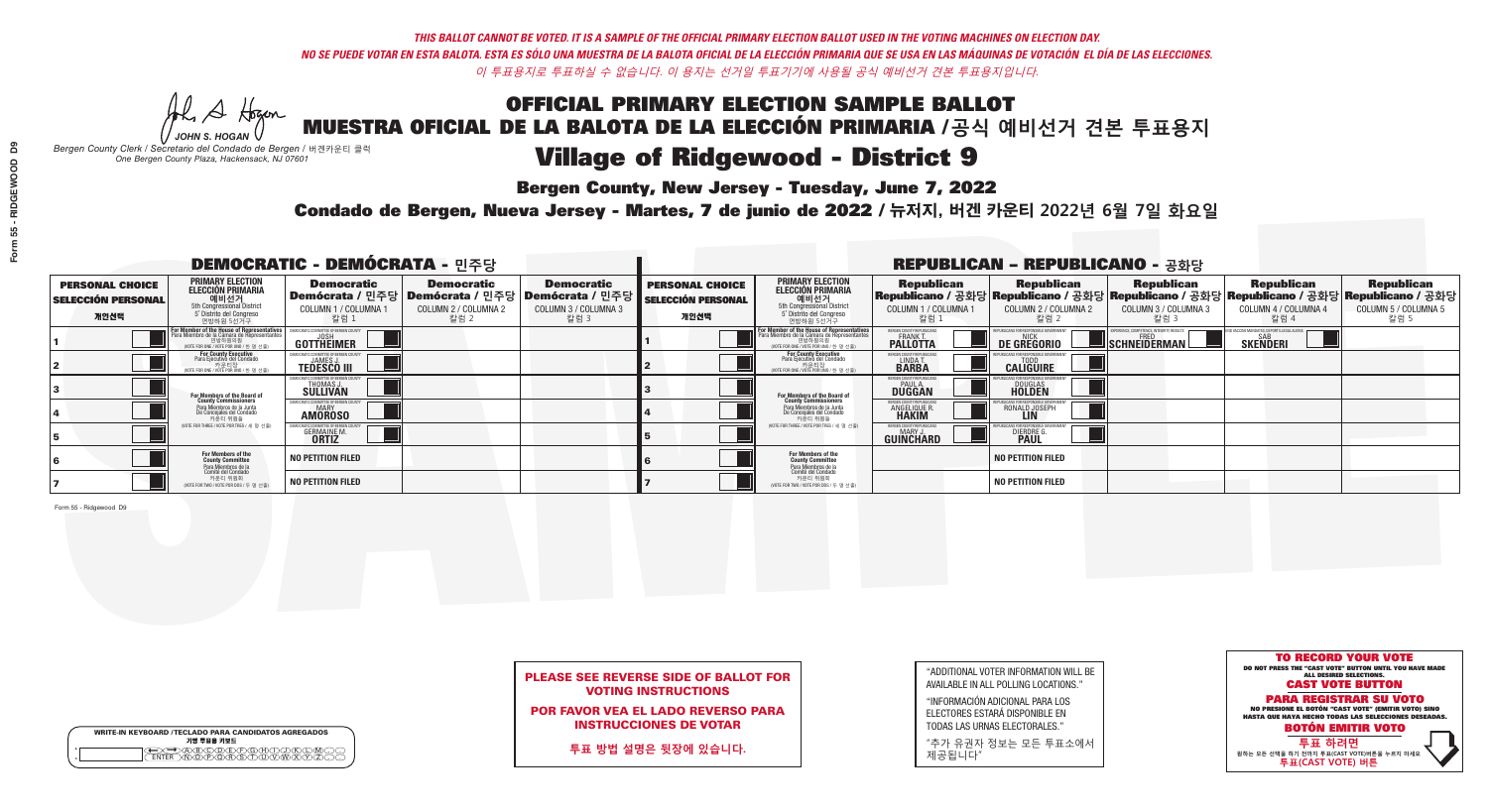**Bergen County, New Jersey - Tuesday, June 7, 2022** 

Al Stogan *JOHN S. HOGAN*

|                    | <b>WRITE-IN KEYBOARD /TECLADO PARA CANDIDATOS AGREGADOS</b><br>기명 투표용 키보드 |  |
|--------------------|---------------------------------------------------------------------------|--|
| $\circ$<br>$\circ$ |                                                                           |  |

*Bergen County Clerk / Secretario del Condado de Bergen /* 버겐카운티 클럭 *One Bergen County Plaza, Hackensack, NJ 07601*

Condado de Bergen, Nueva Jersey - Martes, 7 de junio de 2022 / 뉴저지, 버겐 카운티 2022년 6월 7일 화요일 *One Bergen County Plaza, Hackensack, NJ 07601*



## PLEASE SEE REVERSE SIDE OF BALLOT FOR VOTING INSTRUCTIONS

POR FAVOR VEA EL LADO REVERSO PARA INSTRUCCIONES DE VOTAR

**투표 방법 설명은 뒷장에 있습니다.**

| "ADDITIONAL VOTER INFORMATION WILL BE |
|---------------------------------------|
| AVAILABLE IN ALL POLLING LOCATIONS."  |
|                                       |

"INFORMACIÓN ADICIONAL PARA LOS ELECTORES ESTARÁ DISPONIBLE EN TODAS LAS URNAS ELECTORALES."

"추가 유권자 정보는 모든 투표소에서 제공됩니다"

| <b>DEMOCRATIC - DEMÓCRATA - 민주당</b>                         |                                                                                                                                                      |                                                     |                                                   |                                                                                                              | <b>REPUBLICAN - REPUBLICANO - 공화당</b>                       |                                                                                                                                                  |                                                                      |                                                                                                                                                  |                                                          |                                                   |                                                   |  |
|-------------------------------------------------------------|------------------------------------------------------------------------------------------------------------------------------------------------------|-----------------------------------------------------|---------------------------------------------------|--------------------------------------------------------------------------------------------------------------|-------------------------------------------------------------|--------------------------------------------------------------------------------------------------------------------------------------------------|----------------------------------------------------------------------|--------------------------------------------------------------------------------------------------------------------------------------------------|----------------------------------------------------------|---------------------------------------------------|---------------------------------------------------|--|
| <b>PERSONAL CHOICE</b><br><b>SELECCIÓN PERSONAL</b><br>개인선택 | <b>PRIMARY ELECTION</b><br>ELECCIÓN PRIMARIA<br>에비선거<br>5th Congressional District<br>5 <sup>*</sup> Distrito del Congreso<br>연방하원 5선거구              | <b>Democratic</b><br>COLUMN 1 / COLUMNA<br>칼럼 1     | <b>Democratic</b><br>COLUMN 2 / COLUMNA 2<br>칼럼 2 | <b>Democratic</b><br>  Demócrata / 민주당   Demócrata / 민주당   Demócrata / 민주당  <br>COLUMN 3 / COLUMNA 3<br>칼럼 3 | <b>PERSONAL CHOICE</b><br><b>SELECCIÓN PERSONAL</b><br>개인선택 | <b>PRIMARY ELECTION</b><br>ELECCIÓN PRIMARIA<br>예비선거<br>5th Congressional District<br>5 Distrito del Congreso<br>연방하원 5선거구                       | <b>Republican</b><br>COLUMN 1 / COLUMNA 1<br>"칼럼 1                   | <b>Republican</b><br> Republicano / 공화당 Republicano / 공화당 Republicano / 공화당 Republicano / 공화당 Republicano / 공화당<br>COLUMN 2 / COLUMNA 2<br>-칼럼 2 | <b>Republican</b><br>COLUMN 3 / COLUMNA 3<br>칼럼 3        | <b>Republican</b><br>COLUMN 4 / COLUMNA 4<br>칼럼 4 | <b>Republican</b><br>COLUMN 5 / COLUMNA 5<br>칼럼 5 |  |
|                                                             | <b>For Member of the House of Representatives</b><br>Para Miembro de la Cámara de Representantes<br>연방하원의원<br>(VOTE FOR ONE / VOTE POR UNO / 한 명 선출) | <b>COMMITTEE OF BERGEN COUNT</b><br>GOTTHËIMER      |                                                   |                                                                                                              |                                                             | F <mark>or Member of the House of Representatives</mark><br>Para Miembro de la Cámara de Representantes<br>NOTE FOR ONE / VOTE POR UNO / 한 명 선출) | BERGEN COUNTY REPUBLICANS<br><b>FRANK T.</b><br>PALLOTTA             | DE GREGORIO                                                                                                                                      | PERIENCE, COMPETENCE, INTEGRITY, RESULTS<br>SCHNEIDERMAN | <b>SKENDERI</b>                                   |                                                   |  |
|                                                             | For County Executive<br>Para Ejecutivo del Condado<br>/OTE FOR ONE / VOTE POR UNO / 한 명 선출)                                                          | <b>TEDESCO III</b>                                  |                                                   |                                                                                                              |                                                             | For County Executive<br>Para Ejecutivo del Condado<br>. 카운티장<br>(VOTE FOR ONE / VOTE POR UNO / 한 명 선출)                                           | BERGEN COUNTY REPUBLICAN<br>LINDA T.                                 | <b>CALIGUIRE</b>                                                                                                                                 |                                                          |                                                   |                                                   |  |
|                                                             | For Members of the Board of<br>County Commissioners                                                                                                  | THOMAS J.                                           |                                                   |                                                                                                              |                                                             | <b>For Members of the Board of County Commissioners</b>                                                                                          | BERGEN COUNTY REPUBLICAN<br><b>DUGGAN</b>                            | <b>DOUGLAS</b><br><b>HOLDEN</b>                                                                                                                  |                                                          |                                                   |                                                   |  |
|                                                             | Para Miembros de la Junta<br>De Concejales del Condado<br>카운티 위원들                                                                                    | OCRATIC COMMITTEE OF BERGEN COUN'<br><b>AMOROSO</b> |                                                   |                                                                                                              |                                                             | Para Miembros de la Junta<br>De Concejales del Condado<br>카운티 위원들                                                                                | <b>ERGEN COUNTY REPUBLICAN</b><br><b>ANGELIQUE R</b><br><b>HAKIM</b> | RONALD JOSEPH                                                                                                                                    |                                                          |                                                   |                                                   |  |
|                                                             | NOTE FOR THREE / VOTE POR TRES / 세 명 선출)                                                                                                             | <b>GERMAINE M</b><br><b>ORTIZ</b>                   |                                                   |                                                                                                              |                                                             | (VOTE FOR THREE / VOTE POR TRES / 세 명 선출)                                                                                                        | ERGEN COUNTY REPUBLICAN<br>MARY J<br><b>GUINCHARD</b>                | <b>DIERDRE</b>                                                                                                                                   |                                                          |                                                   |                                                   |  |
|                                                             | For Members of the<br>County Committee<br>Para Miembros de la<br>Comité del Condado                                                                  | MOCRATIC COMMITTEE OF BERGEN (<br><b>ARONSOHN</b>   |                                                   |                                                                                                              |                                                             | <b>For Members of the<br/>County Committee</b>                                                                                                   |                                                                      | <b>NO PETITION FILED</b>                                                                                                                         |                                                          |                                                   |                                                   |  |
|                                                             | 카운티 위원회<br>(VOTE FOR TWO / VOTE POR DOS / 두 명 선출)                                                                                                    | <b>NO PETITION FILED</b>                            |                                                   |                                                                                                              |                                                             | Para Miembros de la<br>Comité del Condado<br>카운티 위원회<br>NOTE FOR TWO / VOTE POR DOS / 두 명 선출)                                                    |                                                                      | <b>NO PETITION FILED</b>                                                                                                                         |                                                          |                                                   |                                                   |  |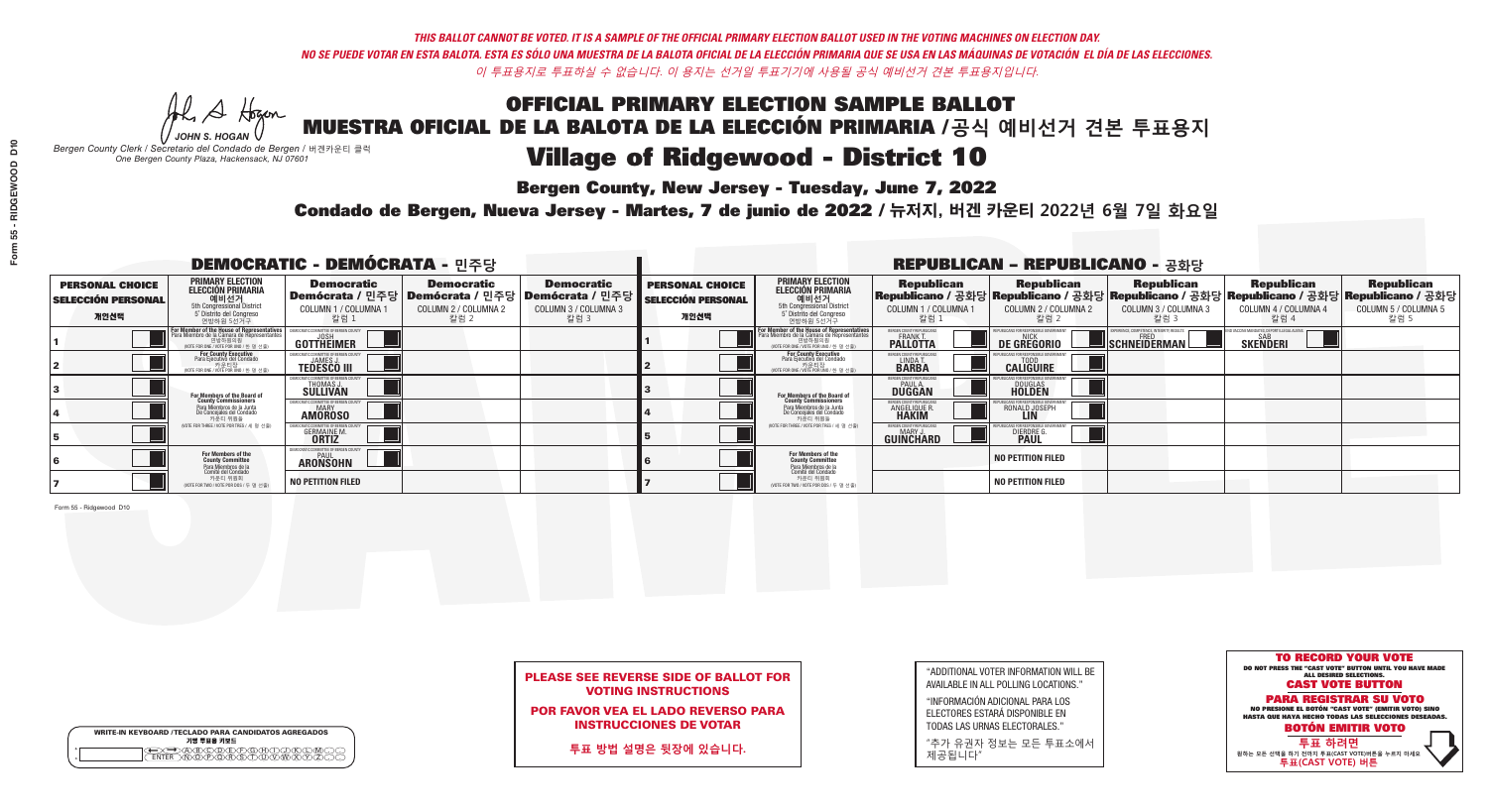# **Bergen County, New Jersey - Tuesday, June 7, 2022**

Al Stogan *JOHN S. HOGAN*

| <b>WRITE-IN KEYBOARD /TECLADO PARA CANDIDATOS AGREGADOS</b><br>기명 투표용 키보드 |  |
|---------------------------------------------------------------------------|--|
| DA®©®®®®®™©®©<br>B™®®®®®®™™™®®®<br><b>FNTFR</b>                           |  |

*Bergen County Clerk / Secretario del Condado de Bergen /* 버겐카운티 클럭 *One Bergen County Plaza, Hackensack, NJ 07601*

## Condado de Bergen, Nueva Jersey - Martes, 7 de junio de 2022 / 뉴저지, 버겐 카운티 2022년 6월 7일 화요일 *One Bergen County Plaza, Hackensack, NJ 07601*



## PLEASE SEE REVERSE SIDE OF BALLOT FOR VOTING INSTRUCTIONS

## POR FAVOR VEA EL LADO REVERSO PARA INSTRUCCIONES DE VOTAR

**투표 방법 설명은 뒷장에 있습니다.**

| "ADDITIONAL VOTER INFORMATION WILL BE |
|---------------------------------------|
| AVAILABLE IN ALL POLLING LOCATIONS."  |
|                                       |

"INFORMACIÓN ADICIONAL PARA LOS ELECTORES ESTARÁ DISPONIBLE EN TODAS LAS URNAS ELECTORALES."

"추가 유권자 정보는 모든 투표소에서 제공됩니다"

| <b>DEMOCRATIC - DEMÓCRATA - 민주당</b>                  |                                                                                                                                       |                                                                      |                                                   |                                                                                           | <b>REPUBLICAN - REPUBLICANO - 공화당</b>                       |                                                                                                                                                      |                                                             |                                                                                                                                                  |                                                   |                                                   |                                                   |  |
|------------------------------------------------------|---------------------------------------------------------------------------------------------------------------------------------------|----------------------------------------------------------------------|---------------------------------------------------|-------------------------------------------------------------------------------------------|-------------------------------------------------------------|------------------------------------------------------------------------------------------------------------------------------------------------------|-------------------------------------------------------------|--------------------------------------------------------------------------------------------------------------------------------------------------|---------------------------------------------------|---------------------------------------------------|---------------------------------------------------|--|
| <b>PERSONAL CHOICE</b><br>SELECCIÓN PERSONAL<br>개인선택 | <b>PRIMARY ELECTION</b><br>ELECCIÓN PRIMARIA<br>예비선거<br><sub>5</sub> Distrite del Congression<br>5 Distrite del Congreso<br>연방하원 5선거구 | <b>Democratic</b><br>Demócrata / 민주당<br>COLUMN 1 / COLUMNA 1<br>칼럼 1 | <b>Democratic</b><br>COLUMN 2 / COLUMNA 2<br>칼럼 2 | <b>Democratic</b><br>│Demócrata / 민주당   Demócrata / 민주당  <br>COLUMN 3 / COLUMNA 3<br>칼럼 3 | <b>PERSONAL CHOICE</b><br><b>SELECCIÓN PERSONAL</b><br>개인선택 | <b>PRIMARY ELECTION</b><br><b>ELECCIÓN PRIMARIA</b><br>예비선거<br>5th Congressional District<br>5 Distrito del Congreso<br>연방하원 5선거구                    | <b>Republican</b><br>COLUMN 1 / COLUMNA 1<br>칼럼             | <b>Republican</b><br>│Republicano / 공화당│Republicano / 공화당│Republicano / 공화당│Republicano / 공화당│Republicano / 공화당│<br>COLUMN 2 / COLUMNA 2<br>칼럼 2 | <b>Republican</b><br>COLUMN 3 / COLUMNA 3<br>칼럼 3 | <b>Republican</b><br>COLUMN 4 / COLUMNA 4<br>칼럼 4 | <b>Republican</b><br>COLUMN 5 / COLUMNA 5<br>칼럼 5 |  |
|                                                      | <b>For Member of the House of Representatives</b><br>Para Miembro de la Cámara de Representantes                                      | COMMITTEE OF BERGEN O<br>GOTTHEIMER                                  |                                                   |                                                                                           |                                                             | <b>For Member of the House of Representatives<br/>Para Miembro de la Cámara de Representantes</b><br>연방하원의원<br>(VOTE FOR ONE / VOTE POR UNO / 한 명 선출 | BERGEN COUNTY REPUBLICANS<br>FRANK T.<br><b>PALLOTTA</b>    | DE GREGORIO                                                                                                                                      | SCHNEIDERMAN                                      | <b>SKENDERI</b>                                   |                                                   |  |
|                                                      | For County Executive<br>Para Ejecutivo del Condado<br>, 카운티장<br>(VOTE FOR ONE / VOTE POR UNO / 한 명 선출)                                | <b>TEDESCO III</b>                                                   |                                                   |                                                                                           |                                                             | For County Executive<br>Para Ejecutivo del Condado<br>7) 카운티장<br>(VOTE FOR ONE / VOTE POR UNO / 한 명 선출)                                              | BERGEN COUNTY REPUBLICA<br>LINDA T.                         | <b>CALIGUIRE</b>                                                                                                                                 |                                                   |                                                   |                                                   |  |
|                                                      | <b>For Members of the Board of<br/>County Commissioners</b>                                                                           | IOCRATIC COMMITTEE OF BERGEN CONTRETTION<br>THOMAS J.<br>SULLIVAN    |                                                   |                                                                                           |                                                             | For Members of the Board of<br>County Commissioners                                                                                                  | <b>BERGEN COUNTY REPUBLICAL</b><br>PAUL A.<br><b>DUGGAN</b> | <b>DOUGLAS</b>                                                                                                                                   |                                                   |                                                   |                                                   |  |
|                                                      | Para Miembros de la Junta<br>De Concejales del Condado<br>카우티 위원들                                                                     | ATIC COMMITTEE OF BERGEN COUNTY<br><b>MARY</b><br><b>AMÖRÖSO</b>     |                                                   |                                                                                           |                                                             | Para Miembros de la Junta<br>De Concejales del Condado<br>카운티 위원들                                                                                    | ERGEN COUNTY REPUBLICA!<br><b>ANGELIQUE F</b>               | RONALD JOSEPH                                                                                                                                    |                                                   |                                                   |                                                   |  |
|                                                      | (VOTE FOR THREE / VOTE POR TRES / 세 명 선출)                                                                                             | <b>GERMAINE M.</b><br><b>ORTIZ</b>                                   |                                                   |                                                                                           |                                                             | (VOTE FOR THREE / VOTE POR TRES / 세 명 선출)                                                                                                            | ERGEN COUNTY REPUBLICAN<br><b>GUINCHARD</b>                 | <b>DIERDRE G</b><br><b>PAUL</b>                                                                                                                  |                                                   |                                                   |                                                   |  |
|                                                      | For Members of the<br>County Committee<br>Para Miembros de la<br>Comité del Condado                                                   | <b>ROBERT L</b><br><b>TEDESCHI</b>                                   |                                                   |                                                                                           |                                                             | For Members of the<br>County Committee<br>Para Miembros de la<br>Comité del Condado                                                                  |                                                             | <b>NO PETITION FILED</b>                                                                                                                         |                                                   |                                                   |                                                   |  |
|                                                      | 카운티 위원회<br>(VOTE FOR TWO / VOTE POR DOS / 두 명 선출)                                                                                     | <b>NO PETITION FILED</b>                                             |                                                   |                                                                                           |                                                             | 카운티 위원회<br>(VOTE FOR TWO / VOTE POR DOS / 두 명 선출)                                                                                                    |                                                             | <b>NO PETITION FILED</b>                                                                                                                         |                                                   |                                                   |                                                   |  |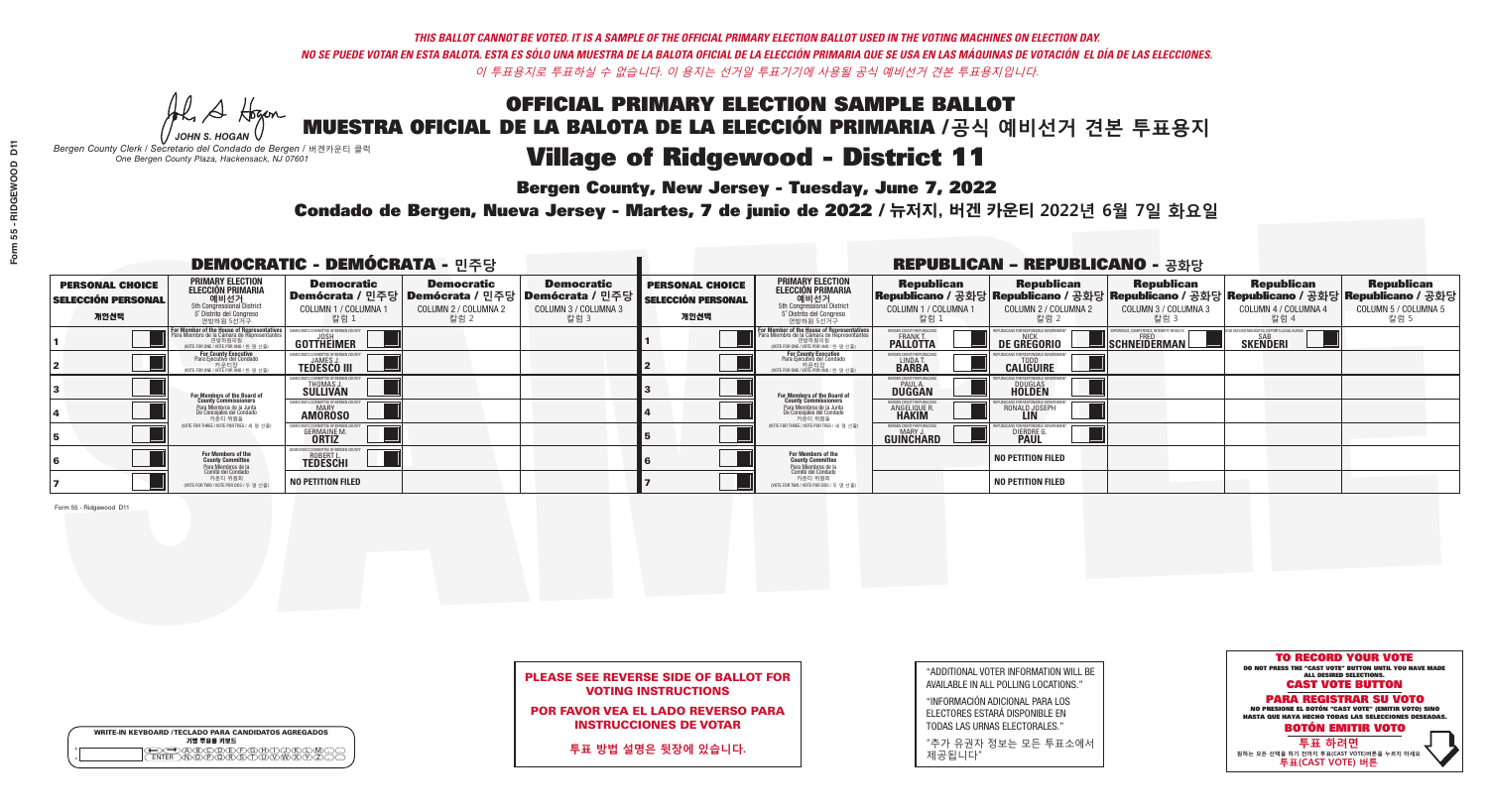# **Bergen County, New Jersey - Tuesday, June 7, 2022**

Al Stogan *JOHN S. HOGAN*

*Bergen County Clerk / Secretario del Condado de Bergen /* 버겐카운티 클럭 *One Bergen County Plaza, Hackensack, NJ 07601*



## PLEASE SEE REVERSE SIDE OF BALLOT FOR VOTING INSTRUCTIONS

## POR FAVOR VEA EL LADO REVERSO PARA INSTRUCCIONES DE VOTAR

**투표 방법 설명은 뒷장에 있습니다.**

| <b>WRITE-IN KEYBOARD /TECLADO PARA CANDIDATOS AGREGADO</b><br>기명 투표용 키보드 |
|--------------------------------------------------------------------------|

 $\bigoplus \bigoplus \mathbb{A} \oplus \mathbb{C} \oplus \mathbb{C} \oplus \mathbb{C} \oplus \mathbb{C} \oplus \mathbb{C} \cup \mathbb{W} \oplus \mathbb{Z} \oplus \mathbb{Z} \oplus \mathbb{C}$ 

| "ADDITIONAL VOTER INFORMATION WILL BE |
|---------------------------------------|
| AVAILABLE IN ALL POLLING LOCATIONS."  |
|                                       |

"INFORMACIÓN ADICIONAL PARA LOS ELECTORES ESTARÁ DISPONIBLE EN TODAS LAS URNAS ELECTORALES."

"추가 유권자 정보는 모든 투표소에서 제공됩니다"

## Condado de Bergen, Nueva Jersey - Martes, 7 de junio de 2022 / 뉴저지, 버겐 카운티 2022년 6월 7일 화요일 *One Bergen County Plaza, Hackensack, NJ 07601*

| <b>DEMOCRATIC - DEMÓCRATA - 민주당</b>                         |                                                                                                                                               |                                                                          |                                                   |                                                                                                        | <b>REPUBLICAN - REPUBLICANO - 공화당</b>                       |                                                                                                                                                       |                                                          |                                                    |                                                   |                                                                                                                                                |                                                   |
|-------------------------------------------------------------|-----------------------------------------------------------------------------------------------------------------------------------------------|--------------------------------------------------------------------------|---------------------------------------------------|--------------------------------------------------------------------------------------------------------|-------------------------------------------------------------|-------------------------------------------------------------------------------------------------------------------------------------------------------|----------------------------------------------------------|----------------------------------------------------|---------------------------------------------------|------------------------------------------------------------------------------------------------------------------------------------------------|---------------------------------------------------|
| <b>PERSONAL CHOICE</b><br><b>SELECCIÓN PERSONAL</b><br>개인선택 | <b>PRIMARY ELECTION</b><br><b>ELECCIÓN PRIMARIA</b><br>예비선거<br>5th Congressional District<br>5° Distrito del Congreso<br>연방하원 5선거구            | <b>Democratic</b><br>COLUMN 1 / COLUMNA 1<br>칼럼 1                        | <b>Democratic</b><br>COLUMN 2 / COLUMNA 2<br>칼럼 2 | <b>Democratic</b><br>│Demócrata / 민주당│Demócrata / 민주당│Demócrata / 민주당┃<br>COLUMN 3 / COLUMNA 3<br>칼럼 3 | <b>PERSONAL CHOICE</b><br><b>SELECCIÓN PERSONAL</b><br>개인선택 | <b>PRIMARY ELECTION</b><br><b>ELECCIÓN PRIMARIA</b><br>예비선거<br>5th Congressional District<br>5 Distrito del Congreso<br>연방하원 5선거구                     | <b>Republican</b><br>COLUMN 1 / COLUMNA 1<br>칼럼          | <b>Republican</b><br>COLUMN 2 / COLUMNA 2<br>-칼럼 2 | <b>Republican</b><br>COLUMN 3 / COLUMNA 3<br>칼럼 3 | <b>Republican</b><br>Republicano / 공화당 Republicano / 공화당 Republicano / 공화당 Republicano / 공화당 Republicano / 공화당<br>COLUMN 4 / COLUMNA 4<br>칼럼 4 | <b>Republican</b><br>COLUMN 5 / COLUMNA 5<br>칼럼 5 |
|                                                             | For Member of the House of Representatives<br>Para Miembro de la Cámara de Representantes<br>연방하원의원<br>(VOTE FOR ONE / VOTE POR UNO / 한 명 선출) | GOTTHEIMER                                                               |                                                   |                                                                                                        |                                                             | <b>For Member of the House of Representative:<br/>Para Miembro de la Cámara de Representante:</b><br>연방하원의원<br>(VOTE FOR ONE / VOTE POR UNO / 한 명 선출) | BERGEN COUNTY REPUBLICANS<br>FRANK T.<br><b>PALLOTTA</b> | DE GREGORIO                                        | SCHNEIDERMAN                                      | <b>SKENDERI</b>                                                                                                                                |                                                   |
|                                                             | For County Executive<br>Para Ejecutivo del Condado<br>가운티장<br>VOTE FOR ONE / VOTE POR UNO / 한 명 선출)                                           | <b>TEDESCO III</b>                                                       |                                                   |                                                                                                        |                                                             | <b>For County Executive</b><br>Para Ejecutivo del Condado<br>7) 카운티장<br>(VOTE FOR ONE / VOTE POR UNO / 한 명 선출)                                        | BERGEN COUNTY REPUBLICA<br>LINDAT.                       | <b>CALIGUIRE</b>                                   |                                                   |                                                                                                                                                |                                                   |
|                                                             | <b>For Members of the Board of<br/>County Commissioners</b>                                                                                   | MOCRATIC COMMITTEE OF BERGEN CI<br>THOMAS J.<br>SULLIVAN                 |                                                   |                                                                                                        |                                                             | For Members of the Board of<br>County Commissioners                                                                                                   | <b>BERGEN COUNTY REPUBLICAN<br/>PAUL A.<br/>DUGGAN</b>   | <b>DOUGLAS</b>                                     |                                                   |                                                                                                                                                |                                                   |
|                                                             | Para Miembros de la Junta<br>De Concejales del Condado<br>카우티 위원들                                                                             | CRATIC COMMITTEE OF BERGEN COUNTY<br><b>AMOROSO</b>                      |                                                   |                                                                                                        |                                                             | Para Miembros de la Junta<br>De Concejales del Condado<br>카운티 위원들                                                                                     | ERGEN COUNTY REPUBLICAN<br><b>ANGELIQUE F</b>            | RONALD JOSEPH                                      |                                                   |                                                                                                                                                |                                                   |
|                                                             | (VOTE FOR THREE / VOTE POR TRES / 세 명 선출)                                                                                                     | <b>GERMAINE M.</b>                                                       |                                                   |                                                                                                        |                                                             | (VOTE FOR THREE / VOTE POR TRES / 세 명 선출)                                                                                                             | ERGEN COUNTY REPUBLICAN<br><b>GUINCHARD</b>              | DIERDRE G                                          |                                                   |                                                                                                                                                |                                                   |
|                                                             | For Members of the<br>County Committee<br><sup>p</sup> ara Miembros de la<br>Comité del Condado                                               | EMOCRATIC COMMITTEE OF BERGEN COUNT<br>JOSEPH R.<br>MARINIELLO           |                                                   |                                                                                                        |                                                             | For Members of the<br>County Committee                                                                                                                |                                                          | <b>NO PETITION FILED</b>                           |                                                   |                                                                                                                                                |                                                   |
|                                                             | 카운티 위원회<br>(VOTE FOR TWO / VOTE POR DOS / 두 명 선출)                                                                                             | EMOCRATIC COMMITTEE OF BERGEN COUNTY<br>ROSEMARY A.<br><b>MARINIELLO</b> |                                                   |                                                                                                        |                                                             | Para Miembros de la<br>Comité del Condado<br>카운티 위원회<br>VOTE FOR TWO / VOTE POR DOS / 두 명 선출)                                                         |                                                          | <b>NO PETITION FILED</b>                           |                                                   |                                                                                                                                                |                                                   |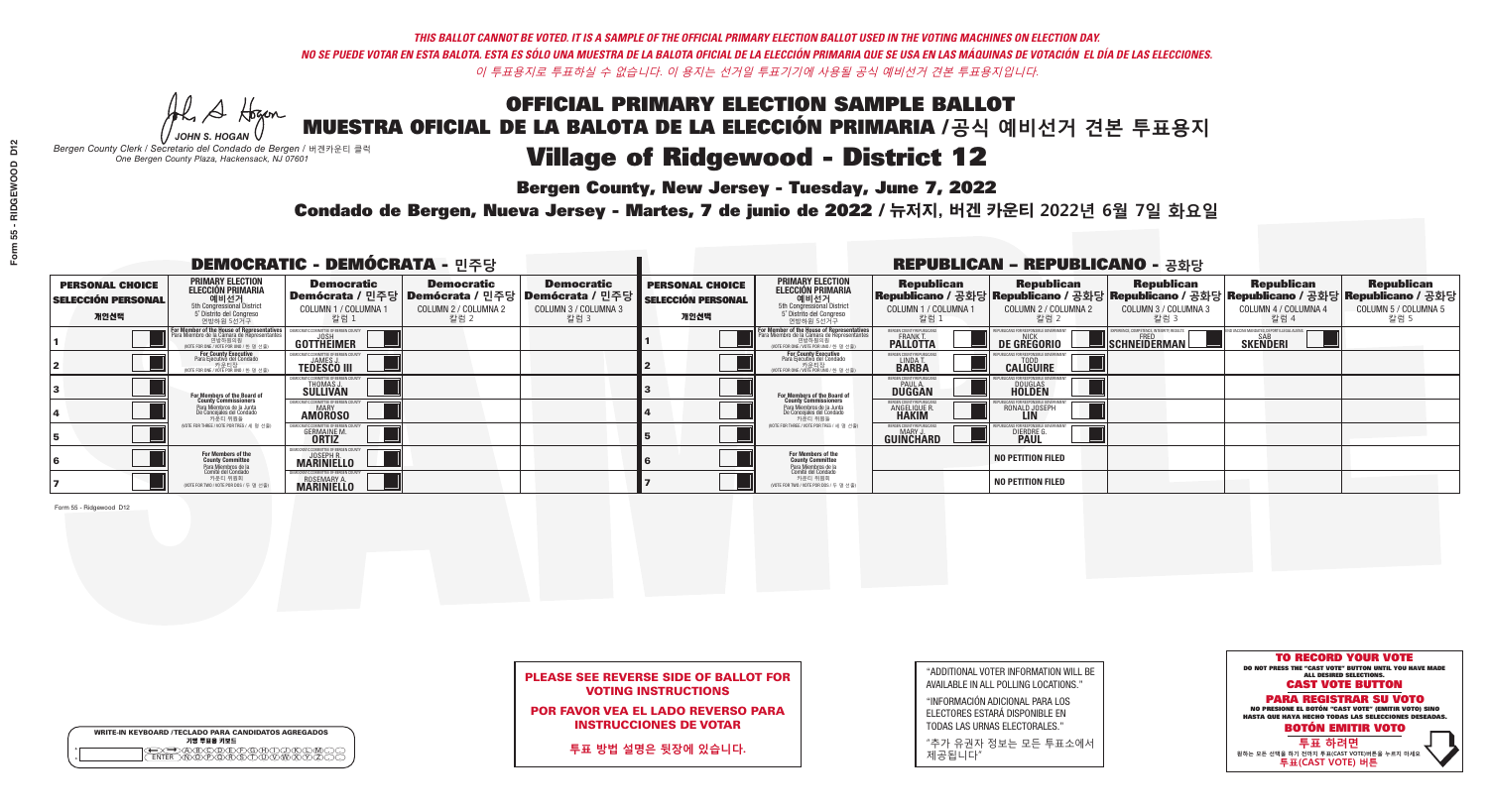**Bergen County, New Jersey - Tuesday, June 7, 2022** 

Al Stogan *JOHN S. HOGAN*

|                    | <b>WRITE-IN KEYBOARD /TECLADO PARA CANDIDATOS AGREGADOS</b><br>기명 투표용 키보드 |
|--------------------|---------------------------------------------------------------------------|
| $\circ$<br>$\circ$ | ∧∩∧ਣ                                                                      |

*Bergen County Clerk / Secretario del Condado de Bergen /* 버겐카운티 클럭 *One Bergen County Plaza, Hackensack, NJ 07601*

Condado de Bergen, Nueva Jersey - Martes, 7 de junio de 2022 / 뉴저지, 버겐 카운티 2022년 6월 7일 화요일 *One Bergen County Plaza, Hackensack, NJ 07601*



## PLEASE SEE REVERSE SIDE OF BALLOT FOR VOTING INSTRUCTIONS

POR FAVOR VEA EL LADO REVERSO PARA INSTRUCCIONES DE VOTAR

**투표 방법 설명은 뒷장에 있습니다.**

| "ADDITIONAL VOTER INFORMATION WILL BE |
|---------------------------------------|
| AVAILABLE IN ALL POLLING LOCATIONS."  |
|                                       |

"INFORMACIÓN ADICIONAL PARA LOS ELECTORES ESTARÁ DISPONIBLE EN TODAS LAS URNAS ELECTORALES."

"추가 유권자 정보는 모든 투표소에서 제공됩니다"

| <b>DEMOCRATIC - DEMÓCRATA - 민주당</b>                         |                                                                                                                                         |                                                               |                                                   |                                                                                                              |                                                             |                                                                                                                                                  |                                                                      | <b>REPUBLICAN - REPUBLICANO - 공화당</b>                                                                                                            |                                                          |                                                              |                                                   |
|-------------------------------------------------------------|-----------------------------------------------------------------------------------------------------------------------------------------|---------------------------------------------------------------|---------------------------------------------------|--------------------------------------------------------------------------------------------------------------|-------------------------------------------------------------|--------------------------------------------------------------------------------------------------------------------------------------------------|----------------------------------------------------------------------|--------------------------------------------------------------------------------------------------------------------------------------------------|----------------------------------------------------------|--------------------------------------------------------------|---------------------------------------------------|
| <b>PERSONAL CHOICE</b><br><b>SELECCIÓN PERSONAL</b><br>개인선택 | <b>PRIMARY ELECTION</b><br>ELECCIÓN PRIMARIA<br>에비선거<br>5th Congressional District<br>5 <sup>*</sup> Distrito del Congreso<br>연방하원 5선거구 | <b>Democratic</b><br>COLUMN 1 / COLUMNA<br>칼럼 1               | <b>Democratic</b><br>COLUMN 2 / COLUMNA 2<br>칼럼 2 | <b>Democratic</b><br>  Demócrata / 민주당   Demócrata / 민주당   Demócrata / 민주당  <br>COLUMN 3 / COLUMNA 3<br>칼럼 3 | <b>PERSONAL CHOICE</b><br><b>SELECCIÓN PERSONAL</b><br>개인선택 | <b>PRIMARY ELECTION</b><br><b>ELECCIÓN PRIMARIA</b><br>예비선거<br>5th Congressional District<br>5 Distrito del Congreso<br>연방하원 5선거구                | <b>Republican</b><br>COLUMN 1 / COLUMNA 1<br>"칼럼 1                   | <b>Republican</b><br> Republicano / 공화당 Republicano / 공화당 Republicano / 공화당 Republicano / 공화당 Republicano / 공화당<br>COLUMN 2 / COLUMNA 2<br>-칼럼 2 | <b>Republican</b><br>COLUMN 3 / COLUMNA 3<br>칼럼 3        | <b>Republican</b><br>COLUMN 4 / COLUMNA 4<br>칼럼 4            | <b>Republican</b><br>COLUMN 5 / COLUMNA 5<br>칼럼 5 |
|                                                             | For Member of the House of Representatives<br>Para Miembro de la Cámara de Representantes<br>WOTE FOR ONE / VOTE POR UNO / 한 명 선출)      | DEMOCRATIC COMMITTEE OF BERGEN COUN'<br>GOTTHËIMER            |                                                   |                                                                                                              |                                                             | F <mark>or Member of the House of Representatives</mark><br>Para Miembro de la Cámara de Representantes<br>NOTE FOR ONE / VOTE POR UNO / 한 명 선출) | BERGEN COUNTY REPUBLICANS<br><b>FRANK T.</b><br><b>PALLOTTA</b>      | <b>DE GREGORIO</b>                                                                                                                               | PERIENCE, COMPETENCE, INTEGRITY, RESULTS<br>SCHNEIDERMAN | VD VACCINE MANDATES, DEPORT ILLEGAL ALIEN<br><b>SKENDERI</b> |                                                   |
|                                                             | For County Executive<br>Para Ejecutivo del Condado<br>, 카운티장<br>/OTE FOR ONE /VOTE POR UNO / 한 명 선출)                                    | <b>JAMES J</b><br><b>TEDESCO III</b>                          |                                                   |                                                                                                              |                                                             | For County Executive<br>Para Ejecutivo del Condado<br>. 카운티장<br>(VOTE FOR ONE / VOTE POR UNO / 한 명 선출)                                           | BERGEN COUNTY REPUBLICAN<br>LINDA T.                                 | <b>CALIGUIRE</b>                                                                                                                                 |                                                          |                                                              |                                                   |
|                                                             | <b>For Members of the Board of<br/>County Commissioners</b>                                                                             | <b>THOMAS J.</b><br><b>SULLIVAN</b>                           |                                                   |                                                                                                              |                                                             | <b>For Members of the Board of County Commissioners</b>                                                                                          | BERGEN COUNTY REPUBLICAN<br><b>PAUL A.</b><br><b>DUGGAN</b>          | <b>DOUGLAS</b>                                                                                                                                   |                                                          |                                                              |                                                   |
|                                                             | Para Miembros de la Junta<br>De Concejales del Condado<br>카운티 위원들                                                                       | TIC COMMITTEE OF RERGEN COUN<br><b>MARY</b><br><b>AMOROSO</b> |                                                   |                                                                                                              |                                                             | Para Miembros de la Junta<br>De Concejales del Condado<br>카운티 위원들                                                                                | <b>FRGEN COUNTY REPUBLICAN</b><br><b>ANGELIQUE R</b><br><b>HAKIM</b> | RONALD JOSEPH                                                                                                                                    |                                                          |                                                              |                                                   |
|                                                             | NOTE FOR THREE / VOTE POR TRES / 세 명 선출)                                                                                                | <b>GERMAINE M.</b>                                            |                                                   |                                                                                                              |                                                             | (VOTE FOR THREE / VOTE POR TRES / 세 명 선출)                                                                                                        | <b>ERGEN COUNTY REPUBLICANS</b><br>MARY J.<br><b>GUINCHARD</b>       | <b>DIERDRE</b>                                                                                                                                   |                                                          |                                                              |                                                   |
|                                                             | For Members of the<br>County Committee<br>Para Miembros de la<br>Comité del Condado                                                     | <b>NO PETITION FILED</b>                                      |                                                   |                                                                                                              |                                                             | For Members of the<br>County Committee<br>Para Miembros de la<br>Comité del Condado                                                              |                                                                      | <b>NO PETITION FILED</b>                                                                                                                         |                                                          |                                                              |                                                   |
|                                                             | 카운티 위원회<br>(VOTE FOR TWO / VOTE POR DOS / 두 명 선출)                                                                                       | <b>NO PETITION FILED</b>                                      |                                                   |                                                                                                              |                                                             | 카운티 위원회<br>NOTE FOR TWO / VOTE POR DOS / 두 명 선출)                                                                                                 |                                                                      | <b>NO PETITION FILED</b>                                                                                                                         |                                                          |                                                              |                                                   |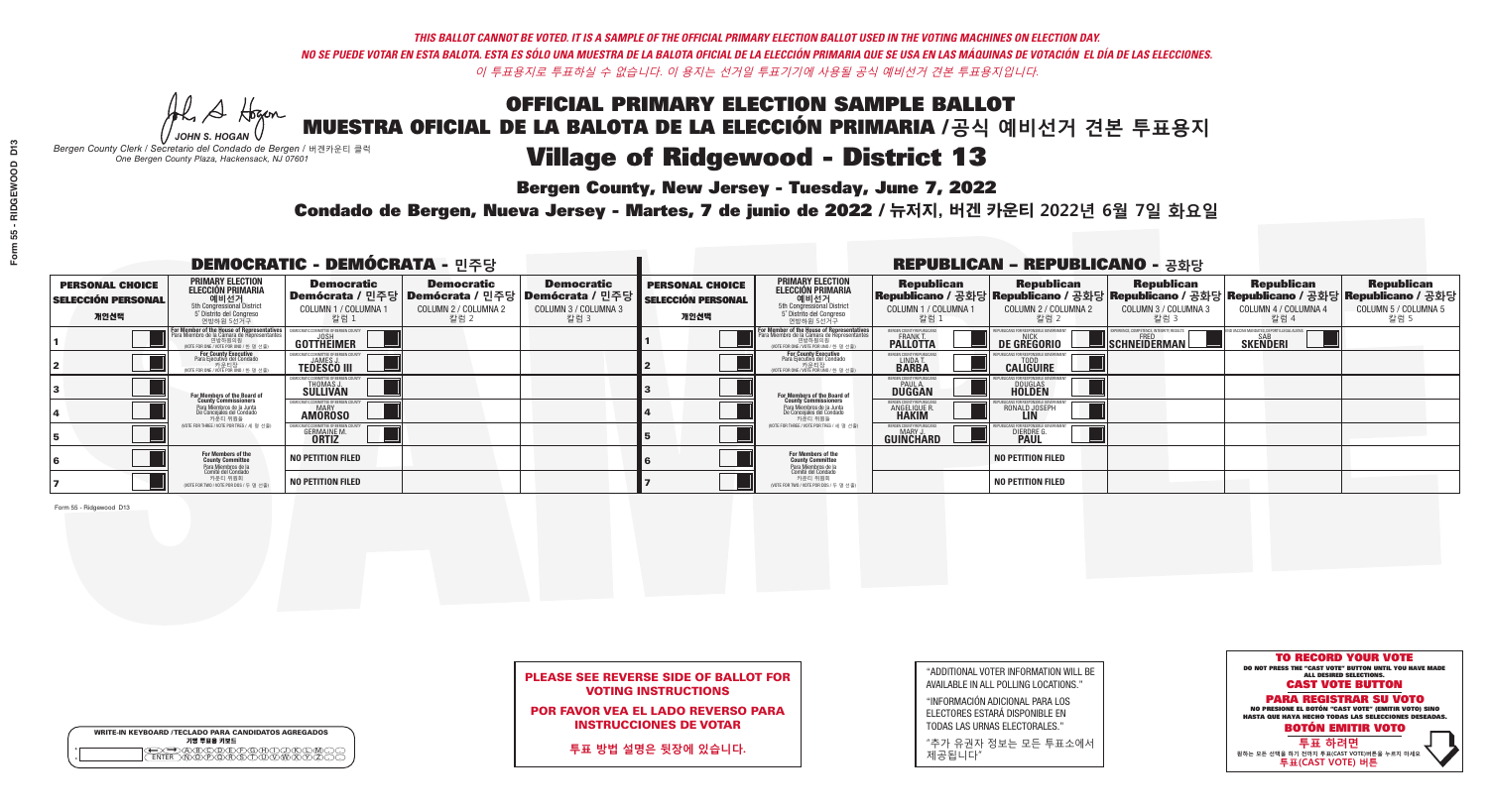**Bergen County, New Jersey - Tuesday, June 7, 2022** 

Al Stogan *JOHN S. HOGAN*

|         | <b>WRITE-IN KEYBOARD /TECLADO PARA CANDIDATOS AGREGADOS</b><br>기명 투표용 키보드 |
|---------|---------------------------------------------------------------------------|
| $\circ$ | ነለችለቅ                                                                     |

*Bergen County Clerk / Secretario del Condado de Bergen /* 버겐카운티 클럭 *One Bergen County Plaza, Hackensack, NJ 07601*



## PLEASE SEE REVERSE SIDE OF BALLOT FOR VOTING INSTRUCTIONS

POR FAVOR VEA EL LADO REVERSO PARA INSTRUCCIONES DE VOTAR

**투표 방법 설명은 뒷장에 있습니다.**

| "ADDITIONAL VOTER INFORMATION WILL BE |
|---------------------------------------|
| AVAILABLE IN ALL POLLING LOCATIONS."  |
|                                       |

"INFORMACIÓN ADICIONAL PARA LOS ELECTORES ESTARÁ DISPONIBLE EN TODAS LAS URNAS ELECTORALES."

"추가 유권자 정보는 모든 투표소에서 제공됩니다"

Condado de Bergen, Nueva Jersey - Martes, 7 de junio de 2022 / 뉴저지, 버겐 카운티 2022년 6월 7일 화요일 *One Bergen County Plaza, Hackensack, NJ 07601*

| <b>DEMOCRATIC - DEMÓCRATA - 민주당</b>                         |                                                                                                                                                             |                                                                    |                                                   |                                                                                                                   | <b>REPUBLICAN - REPUBLICANO - 공화당</b>                       |                                                                                                                                                  |                                                                 |                                                                                                                                                 |                                                           |                                                               |                                                   |  |
|-------------------------------------------------------------|-------------------------------------------------------------------------------------------------------------------------------------------------------------|--------------------------------------------------------------------|---------------------------------------------------|-------------------------------------------------------------------------------------------------------------------|-------------------------------------------------------------|--------------------------------------------------------------------------------------------------------------------------------------------------|-----------------------------------------------------------------|-------------------------------------------------------------------------------------------------------------------------------------------------|-----------------------------------------------------------|---------------------------------------------------------------|---------------------------------------------------|--|
| <b>PERSONAL CHOICE</b><br><b>SELECCIÓN PERSONAL</b><br>개인선택 | <b>PRIMARY ELECTION</b><br>ELECCIÓN PRIMARIA<br>에비선거<br>5th Congressional District<br>5 <sup>*</sup> Distrite del Congreso<br>연방하원 5선거구                     | <b>Democratic</b><br>COLUMN 1 / COLUMNA<br>칼럼 1                    | <b>Democratic</b><br>COLUMN 2 / COLUMNA 2<br>칼럼 2 | <b>Democratic</b><br>  Demócrata / 민주당   Demócrata / 민주당   Demócrata / 민주당<br><b>COLUMN 3 / COLUMNA 3</b><br>칼럼 3 | <b>PERSONAL CHOICE</b><br><b>SELECCIÓN PERSONAL</b><br>개인선택 | <b>PRIMARY ELECTION</b><br><b>ELECCIÓN PRIMARIA</b><br>예비선거<br>5th Congressional District<br>5 Distrito del Congreso<br>연방하원 5선거구                | <b>Republican</b><br>COLUMN 1 / COLUMNA 1<br>"칼럼 1              | <b>Republican</b><br>Republicano / 공화당 Republicano / 공화당 Republicano / 공화당 Republicano / 공화당 Republicano / 공화당<br>COLUMN 2 / COLUMNA 2<br>-칼럼 2 | <b>Republican</b><br>COLUMN 3 / COLUMNA 3<br>칼럼 3         | <b>Republican</b><br>COLUMN 4 / COLUMNA 4<br>칼럼 4             | <b>Republican</b><br>COLUMN 5 / COLUMNA 5<br>칼럼 5 |  |
|                                                             | F <mark>or Member of the House of Representatives</mark><br>Para Miembro de la Cámara de Representantes<br>연방하원의원<br>(VOTE FOR ONE / VOTE POR UNO / 한 명 선출) | DEMOCRATIC COMMITTEE OF BERGEN COUN<br>GOTTHEIMER                  |                                                   |                                                                                                                   |                                                             | F <mark>or Member of the House of Representatives</mark><br>Para Miembro de la Cámara de Representantes<br>NOTE FOR ONE / VOTE POR UNO / 한 명 선출) | BERGEN COUNTY REPUBLICANS<br><b>FRANK T.</b><br><b>PALLOTTA</b> | DE GREGORIO                                                                                                                                     | XPERIENCE, COMPETENCE, INTEGRITY, RESULTS<br>SCHNEIDERMAN | ND VACCINE MANDATES, DEPORT ILLEGAL ALIENS<br><b>SKENDERI</b> |                                                   |  |
|                                                             | For County Executive<br>Para Ejecutivo del Condado<br>vOTE FOR ONE / VOTE POR UNO / 한 명 선출)                                                                 | <b>JAMES</b><br><b>TEDESCO III</b>                                 |                                                   |                                                                                                                   |                                                             | For County Executive<br>Para Ejecutivo del Condado<br>7) 카운티장<br>(VOTE FOR ONE / VOTE POR UNO / 한 명 선출)                                          | BERGEN COUNTY REPUBLICAN<br>LINDA T.                            | <b>CALIGUIRE</b>                                                                                                                                |                                                           |                                                               |                                                   |  |
|                                                             | For Members of the Board of<br>County Commissioners                                                                                                         | <b>THOMAS J.</b><br><b>SULLIVAN</b>                                |                                                   |                                                                                                                   |                                                             | <b>For Members of the Board of County Commissioners</b>                                                                                          | ERGEN COUNTY REPUBLICAN<br><b>PAUL A.</b><br><b>DUGGAN</b>      | <b>DOUGLAS</b>                                                                                                                                  |                                                           |                                                               |                                                   |  |
|                                                             | Para Miembros de la Junta<br>De Concejales del Condado<br>카운티 위원들                                                                                           | IC COMMITTEE OF RERGEN COLL<br><b>MARY</b><br><b>AMOROSO</b>       |                                                   |                                                                                                                   |                                                             | Para Miembros de la Junta<br>De Concejales del Condado<br>카운티 위원들                                                                                | ERGEN COUNTY REPUBLICAN<br><b>ANGELIQUE R</b>                   | RONALD JOSEPH                                                                                                                                   |                                                           |                                                               |                                                   |  |
|                                                             | (VOTE FOR THREE / VOTE POR TRES / 세 명 선출)                                                                                                                   | <b>GERMAINE M.</b><br><b>ORTIZ</b>                                 |                                                   |                                                                                                                   |                                                             | (VOTE FOR THREE / VOTE POR TRES / 세 명 선출)                                                                                                        | <b>ERGEN COUNTY REPUBLICANS</b><br>MARY J.<br><b>GUINCHARD</b>  | <b>DIERDRE</b>                                                                                                                                  |                                                           |                                                               |                                                   |  |
|                                                             | For Members of the<br>County Committee                                                                                                                      | 10CRATIC COMMITTEE OF BERGEN (<br><b>PHILIP C.</b><br><b>DOLCE</b> |                                                   |                                                                                                                   |                                                             | For Members of the<br>County Committee                                                                                                           |                                                                 | <b>NO PETITION FILED</b>                                                                                                                        |                                                           |                                                               |                                                   |  |
|                                                             | Para Miembros de la<br>Comité del Condado<br>카운티 위원회<br>(VOTE FOR TWO / VOTE POR DOS / 두 명 선출)                                                              | IC COMMITTEE OF BERGEN (<br>PATRICIA F.<br><b>DOLCE</b>            |                                                   |                                                                                                                   |                                                             | Para Miembros de la<br>Comité del Condado<br>카운티 위원회<br>(VOTE FOR TWO / VOTE POR DOS / 두 명 선출)                                                   |                                                                 | <b>NO PETITION FILED</b>                                                                                                                        |                                                           |                                                               |                                                   |  |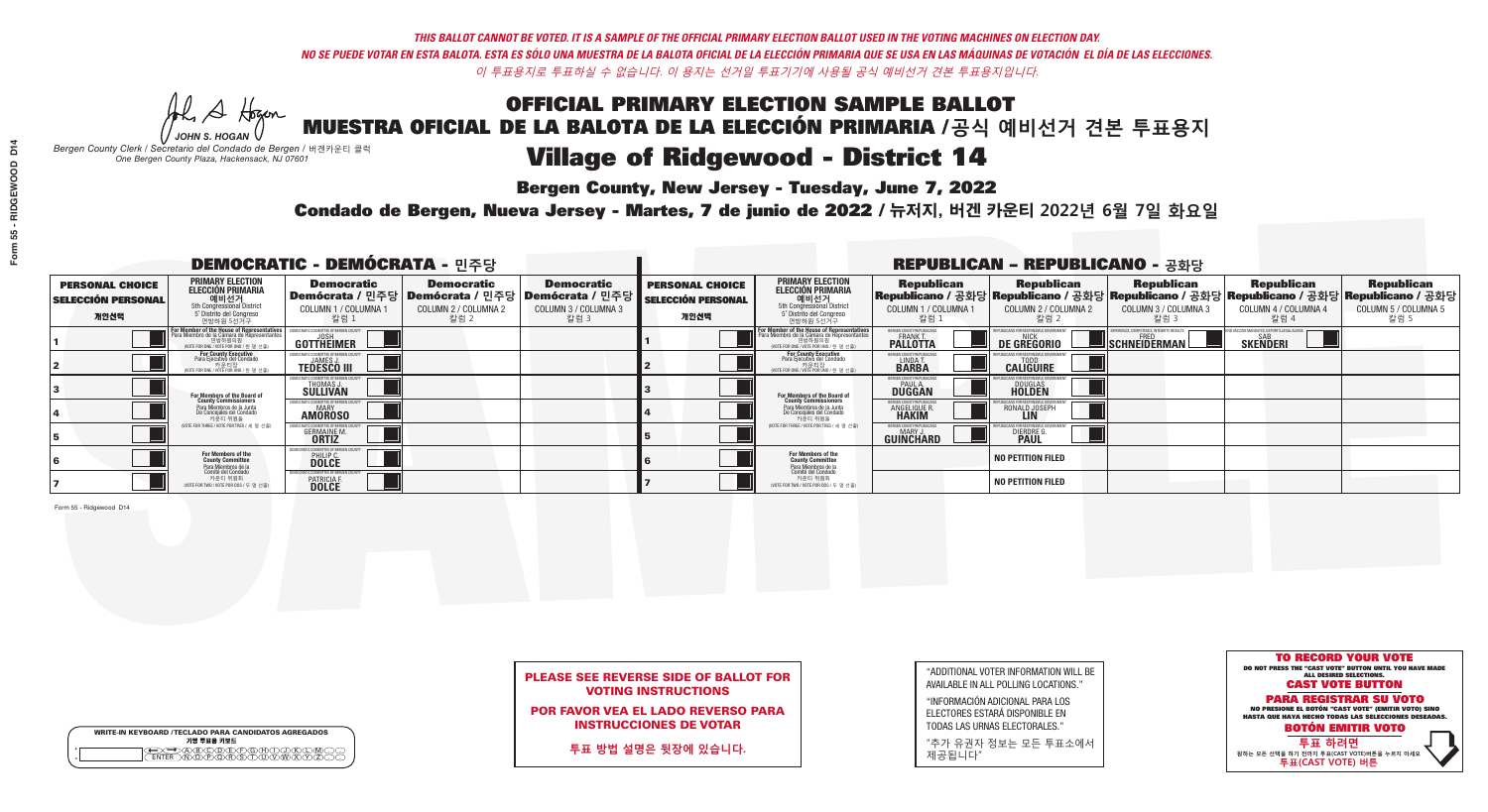**Bergen County, New Jersey - Tuesday, June 7, 2022** 

Al Stogan *JOHN S. HOGAN*

|         | <b>WRITE-IN KEYBOARD /TECLADO PARA CANDIDATOS AGREGADOS</b><br>기명 투표용 키보드 |  |
|---------|---------------------------------------------------------------------------|--|
| $\circ$ |                                                                           |  |

*Bergen County Clerk / Secretario del Condado de Bergen /* 버겐카운티 클럭 *One Bergen County Plaza, Hackensack, NJ 07601*



## PLEASE SEE REVERSE SIDE OF BALLOT FOR VOTING INSTRUCTIONS

POR FAVOR VEA EL LADO REVERSO PARA INSTRUCCIONES DE VOTAR

**투표 방법 설명은 뒷장에 있습니다.**

| "ADDITIONAL VOTER INFORMATION WILL BE |
|---------------------------------------|
| AVAILABLE IN ALL POLLING LOCATIONS."  |
|                                       |

"INFORMACIÓN ADICIONAL PARA LOS ELECTORES ESTARÁ DISPONIBLE EN TODAS LAS URNAS ELECTORALES."

"추가 유권자 정보는 모든 투표소에서 제공됩니다"

Condado de Bergen, Nueva Jersey - Martes, 7 de junio de 2022 / 뉴저지, 버겐 카운티 2022년 6월 7일 화요일 *One Bergen County Plaza, Hackensack, NJ 07601*

| <b>DEMOCRATIC - DEMÓCRATA - 민주당</b>                         |                                                                                                                                        |                                                                             |                                                   |                                                                                                              | <b>REPUBLICAN - REPUBLICANO - 공화당</b>                       |                                                                                                                                                 |                                                              |                                                    |                                                   |                                                   |                                                                                                                                                |
|-------------------------------------------------------------|----------------------------------------------------------------------------------------------------------------------------------------|-----------------------------------------------------------------------------|---------------------------------------------------|--------------------------------------------------------------------------------------------------------------|-------------------------------------------------------------|-------------------------------------------------------------------------------------------------------------------------------------------------|--------------------------------------------------------------|----------------------------------------------------|---------------------------------------------------|---------------------------------------------------|------------------------------------------------------------------------------------------------------------------------------------------------|
| <b>PERSONAL CHOICE</b><br><b>SELECCIÓN PERSONAL</b><br>개인선택 | <b>PRIMARY ELECTION</b><br>ELECCIÓN PRIMARIA<br>예비선거<br><sub>5th Congressional</sub> District<br>5° Distrito del Congreso<br>연방하원 5선거구 | <b>Democratic</b><br>COLUMN 1 / COLUMNA<br>칼럼 1                             | <b>Democratic</b><br>COLUMN 2 / COLUMNA 2<br>칼럼 2 | <b>Democratic</b><br>  Demócrata / 민주당   Demócrata / 민주당   Demócrata / 민주당  <br>COLUMN 3 / COLUMNA 3<br>칼럼 3 | <b>PERSONAL CHOICE</b><br><b>SELECCIÓN PERSONAL</b><br>개인선택 | <b>PRIMARY ELECTION</b><br>ELECCIÓN PRIMARIA<br>예비선거<br>5th Congressional District<br>5 Distrito del Congreso<br>연방하원 5선거구                      | <b>Republican</b><br>COLUMN 1 / COLUMNA 1<br><u>칼럼 1</u>     | <b>Republican</b><br>COLUMN 2 / COLUMNA 2<br>-칼럼 2 | <b>Republican</b><br>COLUMN 3 / COLUMNA 3<br>칼럼 3 | <b>Republican</b><br>COLUMN 4 / COLUMNA 4<br>칼럼 4 | <b>Republican</b><br>Republicano / 공화당 Republicano / 공화당 Republicano / 공화당 Republicano / 공화당 Republicano / 공화당<br>COLUMN 5 / COLUMNA 5<br>칼럼 5 |
|                                                             | For Member of the House of Representatives<br>Para Miembro de la Cámara de Representantes                                              | COMMITTEE OF BERGEN COUN<br>GOTTHEIMER                                      |                                                   |                                                                                                              |                                                             | F <mark>or Member of the House of Representatives</mark><br>Para Miembro de la Cámara de Representantes<br>WOTE FOR ONE / VOTE POR UNO / 한 명 선출 | BERGEN COUNTY REPUBLICANS<br><b>PALLOTTA</b>                 | <b>DE GREGORIO</b>                                 | SCHNEIDERMAN                                      | SAB<br><b>SKENDERI</b>                            |                                                                                                                                                |
|                                                             | For County Executive<br>Para Ejecutivo del Condado<br>VOTE FOR ONE / VOTE POR UNO / 한 명 선출)                                            | JAMES.<br><b>TEDESCO III</b>                                                |                                                   |                                                                                                              |                                                             | For County Executive<br>Para Ejecutivo del Condado<br>가운티장<br>(VOTE FOR ONE / VOTE POR UNO / 한 명 선출)                                            | BERGEN COUNTY REPUBLICAN<br>LINDA T.                         | <b>CALIGUIRE</b>                                   |                                                   |                                                   |                                                                                                                                                |
|                                                             | <b>For Members of the Board of<br/>County Commissioners</b>                                                                            | OCRATIC COMMITTEE OF BERGEN CO<br>THOMAS J.                                 |                                                   |                                                                                                              |                                                             | <b>For Members of the Board of County Commissioners</b>                                                                                         | BERGEN COUNTY REPUBLICAN<br><b>DUGGAN</b>                    | <b>DOUGLAS</b><br><b>HOLDEN</b>                    |                                                   |                                                   |                                                                                                                                                |
|                                                             | Para Miembros de la Junta<br>De Concejales del Condado<br>카우티 위원들                                                                      | CRATIC COMMITTEE OF BERGEN COUN<br><b>AMOROSO</b>                           |                                                   |                                                                                                              |                                                             | Para Miembros de la Junta<br>De Concejales del Condado<br>카운티 위원들                                                                               | RGEN COUNTY REPUBLICAN<br><b>ANGELIQUE R</b><br><b>HAKIM</b> | RONALD JOSEPH                                      |                                                   |                                                   |                                                                                                                                                |
|                                                             | (VOTE FOR THREE / VOTE POR TRES / 세 명 선출)                                                                                              | <b>GERMAINE M.</b>                                                          |                                                   |                                                                                                              |                                                             | (VOTE FOR THREE / VOTE POR TRES / 세 명 선출)                                                                                                       | BERGEN COUNTY REPUBLICAN<br>MARY J<br><b>GUINCHARD</b>       | <b>DIERDRE</b>                                     |                                                   |                                                   |                                                                                                                                                |
|                                                             | For Members of the<br>County Committee<br>Para Miembros de la                                                                          | MOCRATIC COMMITTEE OF BERGEN<br>CHRISTOPHER                                 |                                                   |                                                                                                              |                                                             | <b>For Members of the<br/>County Committee</b>                                                                                                  |                                                              | <b>NO PETITION FILED</b>                           |                                                   |                                                   |                                                                                                                                                |
|                                                             | Comité del Condado<br>카운티 위원회<br>(VOTE FOR TWO / VOTE POR DOS / 두 명 선출)                                                                | <b>10CRATIC COMMITTEE OF BERGEN (</b><br><b>ELISA ANN</b><br><b>CERRINA</b> |                                                   |                                                                                                              |                                                             | Para Miembros de la<br>Comité del Condado<br>카운티 위원회<br>NOTE FOR TWO / VOTE POR DOS / 두 명 선출)                                                   |                                                              | <b>NO PETITION FILED</b>                           |                                                   |                                                   |                                                                                                                                                |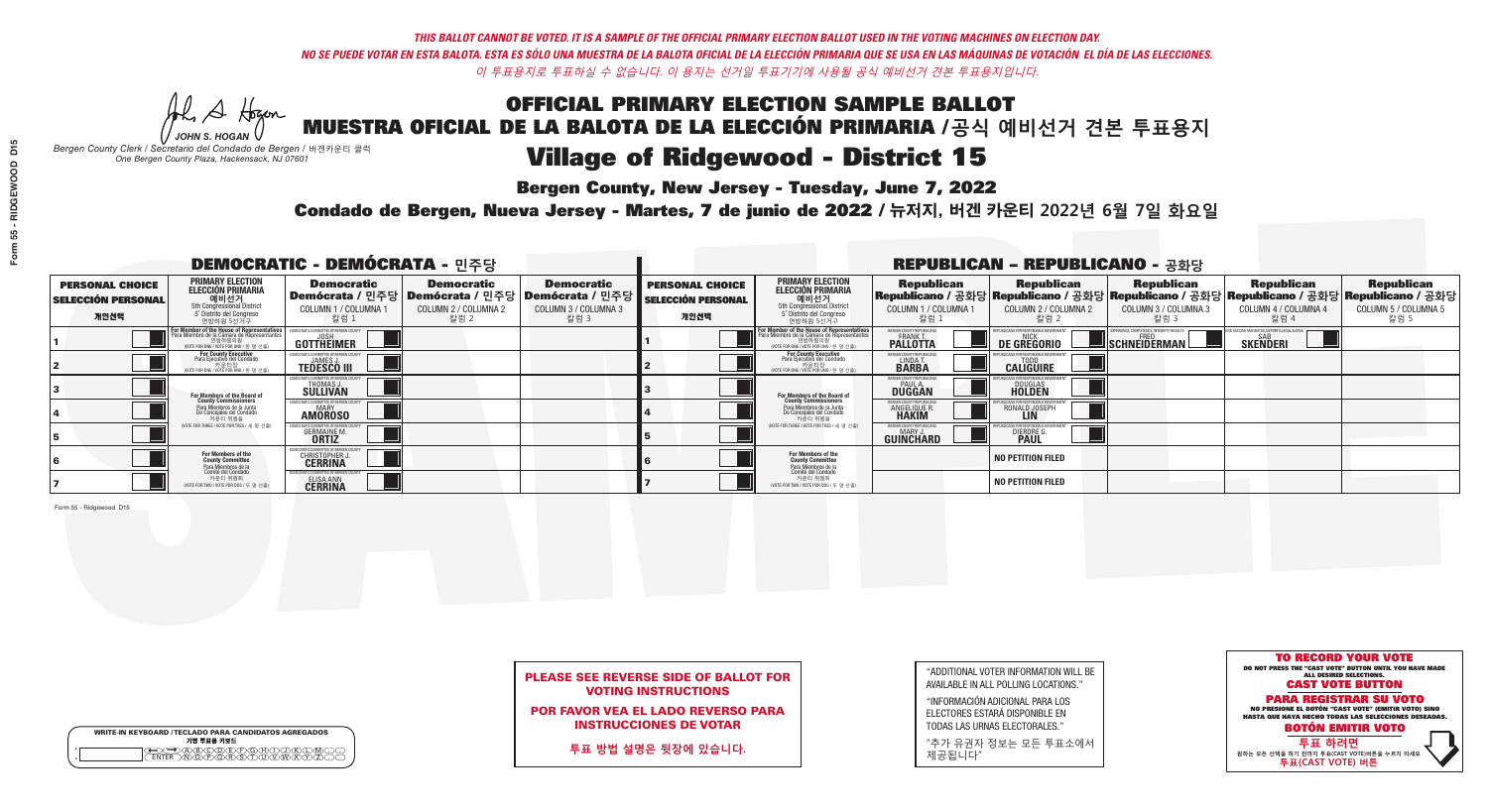**Bergen County, New Jersey - Tuesday, June 7, 2022** 

Al Stogan *JOHN S. HOGAN*

|         | <b>WRITE-IN KEYBOARD /TECLADO PARA CANDIDATOS AGREGADOS</b><br>기명 투표용 키보드 |
|---------|---------------------------------------------------------------------------|
| $\circ$ | <b>PÃRÃÃ</b>                                                              |

*Bergen County Clerk / Secretario del Condado de Bergen /* 버겐카운티 클럭 *One Bergen County Plaza, Hackensack, NJ 07601*



POR FAVOR VEA EL LADO REVERSO PARA INSTRUCCIONES DE VOTAR

**투표 방법 설명은 뒷장에 있습니다.**

| "ADDITIONAL VOTER INFORMATION WILL BE |
|---------------------------------------|
| AVAILABLE IN ALL POLLING LOCATIONS."  |
|                                       |

"INFORMACIÓN ADICIONAL PARA LOS ELECTORES ESTARÁ DISPONIBLE EN TODAS LAS URNAS ELECTORALES."

"추가 유권자 정보는 모든 투표소에서 제공됩니다"

Condado de Bergen, Nueva Jersey - Martes, 7 de junio de 2022 / 뉴저지, 버겐 카운티 2022년 6월 7일 화요일 *One Bergen County Plaza, Hackensack, NJ 07601*

| <b>DEMOCRATIC - DEMÓCRATA - 민주당</b>                         |                                                                                                                                                      |                                                              |                                                   |                                                                                                              | <b>REPUBLICAN - REPUBLICANO - 공화당</b>                       |                                                                                                                                                  |                                                                      |                                                    |                                                           |                                                                                                                                                |                                                   |  |
|-------------------------------------------------------------|------------------------------------------------------------------------------------------------------------------------------------------------------|--------------------------------------------------------------|---------------------------------------------------|--------------------------------------------------------------------------------------------------------------|-------------------------------------------------------------|--------------------------------------------------------------------------------------------------------------------------------------------------|----------------------------------------------------------------------|----------------------------------------------------|-----------------------------------------------------------|------------------------------------------------------------------------------------------------------------------------------------------------|---------------------------------------------------|--|
| <b>PERSONAL CHOICE</b><br><b>SELECCIÓN PERSONAL</b><br>개인선택 | <b>PRIMARY ELECTION</b><br><b>ELECCIÓN PRIMARIA</b><br>- 예비선거<br>- 5th Congressional District<br>- 5 <sup>*</sup> Distrito del Congreso<br>연방하원 5선거구 | <b>Democratic</b><br>COLUMN 1 / COLUMNA<br>칼럼 1              | <b>Democratic</b><br>COLUMN 2 / COLUMNA 2<br>칼럼 2 | <b>Democratic</b><br>  Demócrata / 민주당   Demócrata / 민주당   Demócrata / 민주당  <br>COLUMN 3 / COLUMNA 3<br>칼럼 3 | <b>PERSONAL CHOICE</b><br><b>SELECCIÓN PERSONAL</b><br>개인선택 | <b>PRIMARY ELECTION</b><br>ELECCIÓN PRIMARIA<br>예비선거<br>5th Congressional District<br>5 Distrito del Congreso<br>연방하원 5선거구                       | <b>Republican</b><br>COLUMN 1 / COLUMNA 1<br>, 칼럼 :                  | <b>Republican</b><br>COLUMN 2 / COLUMNA 2<br>-칼럼 2 | <b>Republican</b><br>COLUMN 3 / COLUMNA 3<br>칼럼 3         | <b>Republican</b><br>Republicano / 공화당 Republicano / 공화당 Republicano / 공화당 Republicano / 공화당 Republicano / 공화당<br>COLUMN 4 / COLUMNA 4<br>칼럼 4 | <b>Republican</b><br>COLUMN 5 / COLUMNA 5<br>칼럼 5 |  |
|                                                             | For Member of the House of Representatives<br>Para Miembro de la Cámara de Representantes<br>NOTE FOR ONE / VOTE POR UNO / 한 명 선출)                   | DEMOCRATIC COMMITTEE OF BERGEN COUN<br>GOTTHEIMER            |                                                   |                                                                                                              |                                                             | F <mark>or Member of the House of Representatives</mark><br>Para Miembro de la Cámara de Representantes<br>NOTE FOR ONE / VOTE POR UNO / 한 명 선출) | BERGEN COUNTY REPUBLICANS<br><b>FRANK T.</b><br><b>PALLOTTA</b>      | DE GREGORIO                                        | 'PERIENCE, COMPETENCE, INTEGRITY, RESULTS<br>SCHNEIDERMAN | SAB<br><b>SKENDERI</b>                                                                                                                         |                                                   |  |
|                                                             | For County Executive<br>Para Ejecutivo del Condado<br>vOTE FOR ONE / VOTE POR UNO / 한 명 선출)                                                          | JAMES,<br><b>TEDESCO III</b>                                 |                                                   |                                                                                                              |                                                             | For County Executive<br>Para Ejecutivo del Condado<br>. 카운티장<br>(VOTE FOR ONE / VOTE POR UNO / 한 명 선출)                                           | BERGEN COUNTY REPUBLICAN<br>LINDA T.                                 | <b>CALIGUIRE</b>                                   |                                                           |                                                                                                                                                |                                                   |  |
|                                                             | For Members of the Board of<br>County Commissioners                                                                                                  | <b>THOMAS J.</b><br><b>SULLIVAN</b>                          |                                                   |                                                                                                              |                                                             | <b>For Members of the Board of County Commissioners</b>                                                                                          | BERGEN COUNTY REPUBLICAN<br><b>PAUL A.</b><br><b>DUGGAN</b>          | <b>DOUGLAS</b>                                     |                                                           |                                                                                                                                                |                                                   |  |
|                                                             | Para Miembros de la Junta<br>De Concejales del Condado<br>카운티 위원들                                                                                    | IC COMMITTEE OF RERGEN COLL<br><b>MARY</b><br><b>AMOROSO</b> |                                                   |                                                                                                              |                                                             | Para Miembros de la Junta<br>De Concejales del Condado<br>카운티 위원들                                                                                | <b>FRGEN COUNTY REPUBLICAN</b><br><b>ANGELIQUE R</b><br><b>HAKIM</b> | RONALD JOSEPH<br><b>LIN</b>                        |                                                           |                                                                                                                                                |                                                   |  |
|                                                             | (VOTE FOR THREE / VOTE POR TRES / 세 명 선출)                                                                                                            | <b>GERMAINE M.</b><br><b>ORTIZ</b>                           |                                                   |                                                                                                              |                                                             | (VOTE FOR THREE / VOTE POR TRES / 세 명 선출)                                                                                                        | BERGEN COUNTY REPUBLICANS<br>MARY J.<br><b>GUINCHARD</b>             | <b>DIERDRE</b>                                     |                                                           |                                                                                                                                                |                                                   |  |
|                                                             | For Members of the<br>County Committee                                                                                                               | <b>DELVECCHIO</b>                                            |                                                   |                                                                                                              |                                                             | For Members of the<br>County Committee                                                                                                           |                                                                      | <b>NO PETITION FILED</b>                           |                                                           |                                                                                                                                                |                                                   |  |
|                                                             | Para Miembros de la<br>Comité del Condado<br>카운티 위원회<br>(VOTE FOR TWO / VOTE POR DOS / 두 명 선출)                                                       | 10CRATIC COMMITTEE OF BERGEN C<br><b>DELVECCHIO</b>          |                                                   |                                                                                                              |                                                             | Para Miembros de la<br>Comité del Condado<br>카운티 위원회<br>NOTE FOR TWO / VOTE POR DOS / 두 명 선출)                                                    |                                                                      | <b>NO PETITION FILED</b>                           |                                                           |                                                                                                                                                |                                                   |  |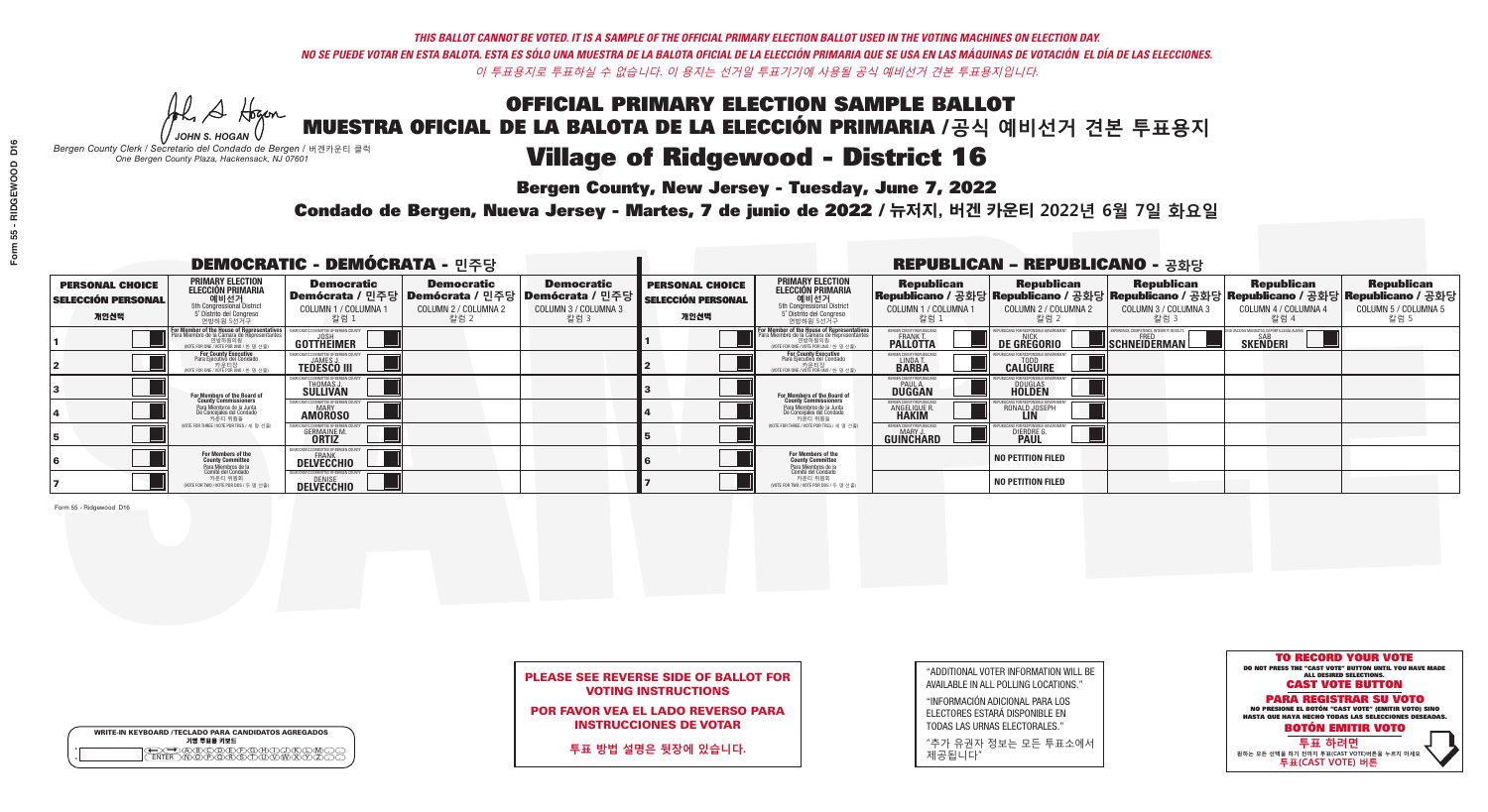**Bergen County, New Jersey - Tuesday, June 7, 2022** 

Al Stogan *JOHN S. HOGAN*

|                    | <b>WRITE-IN KEYBOARD /TECLADO PARA CANDIDATOS AGREGADOS</b><br>기명 투표용 키보드 |  |
|--------------------|---------------------------------------------------------------------------|--|
| $\circ$<br>$\circ$ | ∧∩∧ਣ                                                                      |  |

*Bergen County Clerk / Secretario del Condado de Bergen /* 버겐카운티 클럭 *One Bergen County Plaza, Hackensack, NJ 07601*

Condado de Bergen, Nueva Jersey - Martes, 7 de junio de 2022 / 뉴저지, 버겐 카운티 2022년 6월 7일 화요일 *One Bergen County Plaza, Hackensack, NJ 07601*



## PLEASE SEE REVERSE SIDE OF BALLOT FOR VOTING INSTRUCTIONS

POR FAVOR VEA EL LADO REVERSO PARA INSTRUCCIONES DE VOTAR

**투표 방법 설명은 뒷장에 있습니다.**

| "ADDITIONAL VOTER INFORMATION WILL BE |
|---------------------------------------|
| AVAILABLE IN ALL POLLING LOCATIONS."  |
|                                       |

"INFORMACIÓN ADICIONAL PARA LOS ELECTORES ESTARÁ DISPONIBLE EN TODAS LAS URNAS ELECTORALES."

"추가 유권자 정보는 모든 투표소에서 제공됩니다"

| <b>DEMOCRATIC - DEMÓCRATA - 민주당</b>                         |                                                                                                                                                      |                                                                |                                                   |                                                                                                              | <b>REPUBLICAN - REPUBLICANO - 공화당</b>                       |                                                                                                                                                  |                                                                      |                                                                                                                                                  |                                                          |                                                   |                                                   |
|-------------------------------------------------------------|------------------------------------------------------------------------------------------------------------------------------------------------------|----------------------------------------------------------------|---------------------------------------------------|--------------------------------------------------------------------------------------------------------------|-------------------------------------------------------------|--------------------------------------------------------------------------------------------------------------------------------------------------|----------------------------------------------------------------------|--------------------------------------------------------------------------------------------------------------------------------------------------|----------------------------------------------------------|---------------------------------------------------|---------------------------------------------------|
| <b>PERSONAL CHOICE</b><br><b>SELECCIÓN PERSONAL</b><br>개인선택 | <b>PRIMARY ELECTION</b><br>ELECCIÓN PRIMARIA<br>에비선거<br>5th Congressional District<br>5 <sup>*</sup> Distrito del Congreso<br>연방하원 5선거구              | <b>Democratic</b><br>COLUMN 1 / COLUMNA<br>칼럼 1                | <b>Democratic</b><br>COLUMN 2 / COLUMNA 2<br>칼럼 2 | <b>Democratic</b><br>  Demócrata / 민주당   Demócrata / 민주당   Demócrata / 민주당  <br>COLUMN 3 / COLUMNA 3<br>칼럼 3 | <b>PERSONAL CHOICE</b><br><b>SELECCIÓN PERSONAL</b><br>개인선택 | <b>PRIMARY ELECTION</b><br>ELECCIÓN PRIMARIA<br>예비선거<br>5th Congressional District<br>5 Distrito del Congreso<br>연방하원 5선거구                       | <b>Republican</b><br>COLUMN 1 / COLUMNA 1<br>"칼럼 1                   | <b>Republican</b><br> Republicano / 공화당 Republicano / 공화당 Republicano / 공화당 Republicano / 공화당 Republicano / 공화당<br>COLUMN 2 / COLUMNA 2<br>-칼럼 2 | <b>Republican</b><br>COLUMN 3 / COLUMNA 3<br>칼럼 3        | <b>Republican</b><br>COLUMN 4 / COLUMNA 4<br>칼럼 4 | <b>Republican</b><br>COLUMN 5 / COLUMNA 5<br>칼럼 5 |
|                                                             | <b>For Member of the House of Representatives</b><br>Para Miembro de la Cámara de Representantes<br>연방하원의원<br>(VOTE FOR ONE / VOTE POR UNO / 한 명 선출) | <b>COMMITTEE OF BERGEN COUNT</b><br>GOTTHEIMER                 |                                                   |                                                                                                              |                                                             | F <mark>or Member of the House of Representatives</mark><br>Para Miembro de la Cámara de Representantes<br>NOTE FOR ONE / VOTE POR UNO / 한 명 선출) | BERGEN COUNTY REPUBLICANS<br><b>FRANK T.</b><br>PALLOTTA             | DE GREGORIO                                                                                                                                      | PERIENCE, COMPETENCE, INTEGRITY, RESULTS<br>SCHNEIDERMAN | <b>SKENDERI</b>                                   |                                                   |
|                                                             | For County Executive<br>Para Ejecutivo del Condado<br>/OTE FOR ONE / VOTE POR UNO / 한 명 선출)                                                          | <b>JAMES J</b><br><b>TEDESCO III</b>                           |                                                   |                                                                                                              |                                                             | For County Executive<br>Para Ejecutivo del Condado<br>. 카운티장<br>(VOTE FOR ONE / VOTE POR UNO / 한 명 선출)                                           | BERGEN COUNTY REPUBLICAN<br>LINDA T.                                 | <b>CALIGUIRE</b>                                                                                                                                 |                                                          |                                                   |                                                   |
|                                                             | For Members of the Board of<br>County Commissioners                                                                                                  | THOMAS J.                                                      |                                                   |                                                                                                              |                                                             | <b>For Members of the Board of County Commissioners</b>                                                                                          | BERGEN COUNTY REPUBLICAN<br><b>DUGGAN</b>                            | <b>DOUGLAS</b><br><b>HOLDEN</b>                                                                                                                  |                                                          |                                                   |                                                   |
|                                                             | Para Miembros de la Junta<br>De Concejales del Condado<br>카운티 위원들                                                                                    | OCRATIC COMMITTEE OF BERGEN COUN'<br><b>AMOROSO</b>            |                                                   |                                                                                                              |                                                             | Para Miembros de la Junta<br>De Concejales del Condado<br>카운티 위원들                                                                                | <b>ERGEN COUNTY REPUBLICAN</b><br><b>ANGELIQUE R</b><br><b>HAKIM</b> | RONALD JOSEPH                                                                                                                                    |                                                          |                                                   |                                                   |
|                                                             | NOTE FOR THREE / VOTE POR TRES / 세 명 선출)                                                                                                             | <b>GERMAINE M</b><br><b>ORTIZ</b>                              |                                                   |                                                                                                              |                                                             | (VOTE FOR THREE / VOTE POR TRES / 세 명 선출)                                                                                                        | ERGEN COUNTY REPUBLICAN<br>MARY J<br><b>GUINCHARD</b>                | <b>DIERDRE</b>                                                                                                                                   |                                                          |                                                   |                                                   |
|                                                             | For Members of the<br>County Committee<br>Para Miembros de la<br>Comité del Condado                                                                  | IOCRATIC COMMITTEE OF BERGEN<br>DENISE MARIE<br><b>FABIANO</b> |                                                   |                                                                                                              |                                                             | <b>For Members of the<br/>County Committee</b>                                                                                                   |                                                                      | <b>NO PETITION FILED</b>                                                                                                                         |                                                          |                                                   |                                                   |
|                                                             | 카운티 위원회<br>(VOTE FOR TWO / VOTE POR DOS / 두 명 선출)                                                                                                    | <b>NO PETITION FILED</b>                                       |                                                   |                                                                                                              |                                                             | Para Miembros de la<br>Comité del Condado<br>카운티 위원회<br>NOTE FOR TWO / VOTE POR DOS / 두 명 선출)                                                    |                                                                      | <b>NO PETITION FILED</b>                                                                                                                         |                                                          |                                                   |                                                   |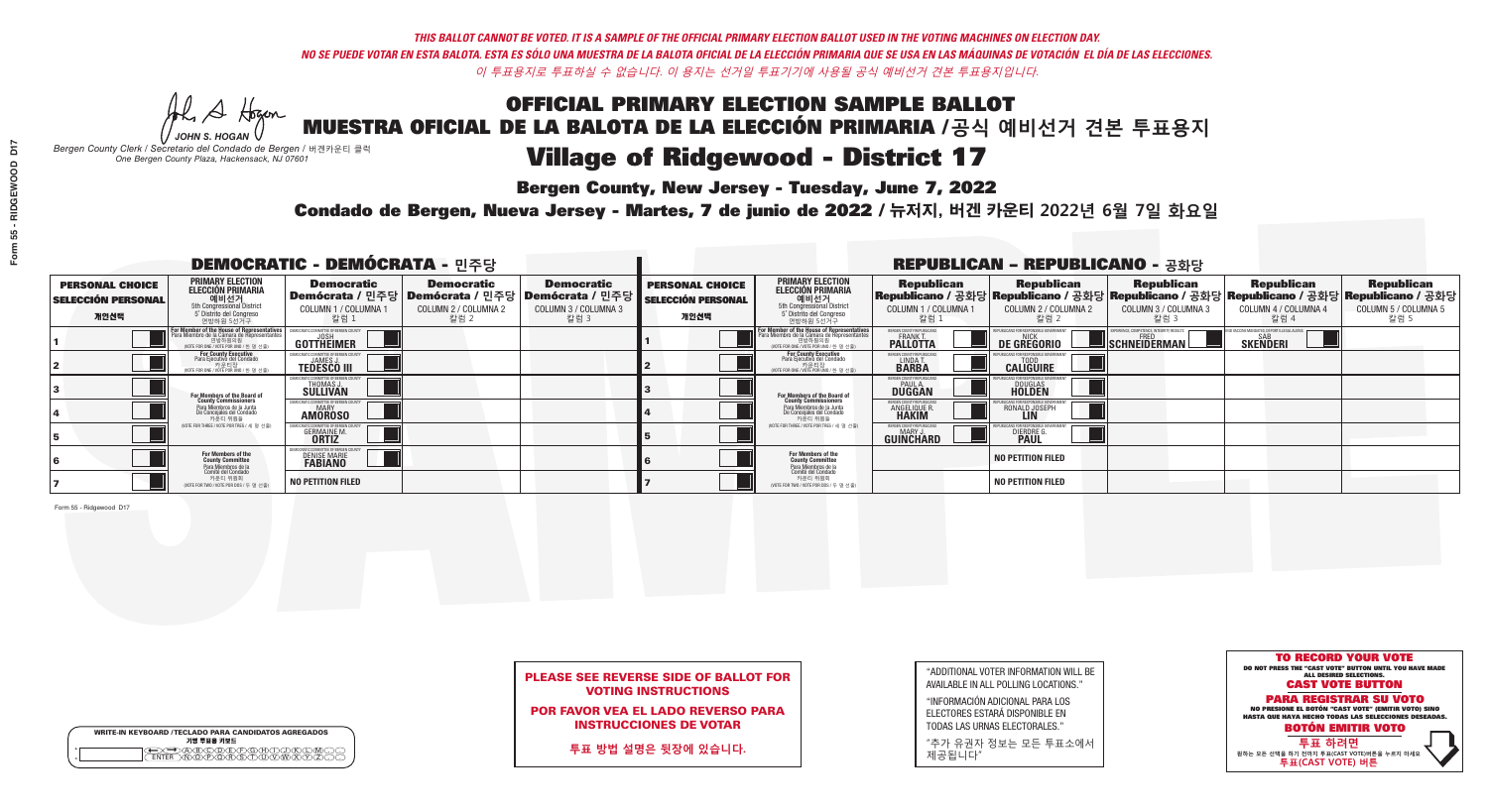**Bergen County, New Jersey - Tuesday, June 7, 2022** 

Al Stogan *JOHN S. HOGAN*

|                    | <b>WRITE-IN KEYBOARD /TECLADO PARA CANDIDATOS AGREGADOS</b><br>기명 투표용 키보드 |  |
|--------------------|---------------------------------------------------------------------------|--|
| $\circ$<br>$\circ$ |                                                                           |  |

*Bergen County Clerk / Secretario del Condado de Bergen /* 버겐카운티 클럭 *One Bergen County Plaza, Hackensack, NJ 07601*

Condado de Bergen, Nueva Jersey - Martes, 7 de junio de 2022 / 뉴저지, 버겐 카운티 2022년 6월 7일 화요일 *One Bergen County Plaza, Hackensack, NJ 07601*



## PLEASE SEE REVERSE SIDE OF BALLOT FOR VOTING INSTRUCTIONS

POR FAVOR VEA EL LADO REVERSO PARA INSTRUCCIONES DE VOTAR

**투표 방법 설명은 뒷장에 있습니다.**

| "ADDITIONAL VOTER INFORMATION WILL BE |
|---------------------------------------|
| AVAILABLE IN ALL POLLING LOCATIONS."  |
|                                       |

"INFORMACIÓN ADICIONAL PARA LOS ELECTORES ESTARÁ DISPONIBLE EN TODAS LAS URNAS ELECTORALES."

"추가 유권자 정보는 모든 투표소에서 제공됩니다"

| <b>DEMOCRATIC - DEMÓCRATA - 민주당</b>                         |                                                                                                                                                       |                                                         |                                                   |                                                                                                             | <b>REPUBLICAN - REPUBLICANO - 공화당</b>                       |                                                                                                                                                             |                                                             |                                                                                                                                                |                                                   |                                                   |                                                   |
|-------------------------------------------------------------|-------------------------------------------------------------------------------------------------------------------------------------------------------|---------------------------------------------------------|---------------------------------------------------|-------------------------------------------------------------------------------------------------------------|-------------------------------------------------------------|-------------------------------------------------------------------------------------------------------------------------------------------------------------|-------------------------------------------------------------|------------------------------------------------------------------------------------------------------------------------------------------------|---------------------------------------------------|---------------------------------------------------|---------------------------------------------------|
| <b>PERSONAL CHOICE</b><br><b>SELECCIÓN PERSONAL</b><br>개인선택 | <b>PRIMARY ELECTION</b><br><b>ELECCIÓN PRIMARIA</b><br><b>에비선거</b><br>5th Congressional District<br>5 <sup>'</sup> Distrito del Congreso<br>연방하원 5선거구 | <b>Democratic</b><br>COLUMN 1 / COLUMNA<br>칼럼 1         | <b>Democratic</b><br>COLUMN 2 / COLUMNA 2<br>칼럼 2 | <b>Democratic</b><br>  Demócrata / 민주당   Demócrata / 민주당   Demócrata / 민주당 <br>COLUMN 3 / COLUMNA 3<br>칼럼 3 | <b>PERSONAL CHOICE</b><br><b>SELECCIÓN PERSONAL</b><br>개인선택 | <b>PRIMARY ELECTION</b><br><b>ELECCIÓN PRIMARIA</b><br><b>에비선거</b><br>5 Distrito del Congreso<br>연방하원 5선거구                                                  | <b>Republican</b><br>COLUMN 1 / COLUMNA 1<br>"칼럼 1          | <b>Republican</b><br>Republicano / 공화당 Republicano / 공화당 Republicano / 공화당 Republicano / 공화당 Republicano / 공화당<br>COLUMN 2 / COLUMNA 2<br>칼럼 2 | <b>Republican</b><br>COLUMN 3 / COLUMNA 3<br>칼럼 3 | <b>Republican</b><br>COLUMN 4 / COLUMNA 4<br>칼럼 4 | <b>Republican</b><br>COLUMN 5 / COLUMNA 5<br>칼럼 5 |
|                                                             | For Member of the House of Representatives<br>Para Miembro de la Cámara de Representantes<br>연방하원의원<br>(VOTE FOR ONE / VOTE POR UNO / 한 명 선출)         | <b>GOTTHEIMER</b>                                       |                                                   |                                                                                                             |                                                             | F <mark>or Member of the House of Representatives</mark><br>Para Miembro de la Cámara de Representantes<br>연방하원의원<br>(VOTE FOR ONE / VOTE POR UNO / 한 명 선출) | BERGEN COUNTY REPUBLICANS<br>FRANK T.<br><b>PALLOTTA</b>    | DE GREGORIO                                                                                                                                    | SCHNEIDERMAN                                      | <b>SKENDERI</b>                                   |                                                   |
|                                                             | For County Executive<br>Para Ejecutivo del Condado<br>VOTE FOR ONE / VOTE POR UNO / 한 명 선출)                                                           | <b>TEDESCO III</b>                                      |                                                   |                                                                                                             |                                                             | For County Executive<br>Para Ejecutivo del Condado<br>. 카운티장<br>(VOTE FOR ONE / VOTE POR UNO / 한 명 선출)                                                      | BERGEN COUNTY REPUBLICAN<br>LINDA T.                        | <b>CALIGUIRE</b>                                                                                                                               |                                                   |                                                   |                                                   |
|                                                             | <b>For Members of the Board of<br/>County Commissioners</b>                                                                                           | <b>THOMAS J.</b><br><b>SULLIVAN</b>                     |                                                   |                                                                                                             |                                                             | <b>For Members of the Board of County Commissioners</b>                                                                                                     | BERGEN COUNTY REPUBLICAN<br><b>PAUL A.</b><br><b>DUGGAN</b> | <b>DOUGLAS</b><br><b>HOLDEN</b>                                                                                                                |                                                   |                                                   |                                                   |
|                                                             | Para Miembros de la Junta<br>De Concejales del Condado<br>카운티 위원들                                                                                     | IOCRATIC COMMITTEE OF BERGEN COUN'<br><b>AMOROSO</b>    |                                                   |                                                                                                             |                                                             | Para Miembros de la Junta<br>De Concejales del Condado<br>카운티 위원들                                                                                           | ERGEN COUNTY REPUBLICAN<br><b>ANGELIQUE R</b>               | RONALD JOSEPH                                                                                                                                  |                                                   |                                                   |                                                   |
|                                                             | NOTE FOR THREE / VOTE POR TRES / 세 명 선출)                                                                                                              | <b>GERMAINE M</b>                                       |                                                   |                                                                                                             |                                                             | (VOTE FOR THREE / VOTE POR TRES / 세 명 선출)                                                                                                                   | BERGEN COUNTY REPUBLICAN<br>MARY J<br><b>GUINCHARD</b>      | <b>DIERDRE</b>                                                                                                                                 |                                                   |                                                   |                                                   |
|                                                             | For Members of the<br>County Committee<br>Para Miembros de la<br>Comité del Condado                                                                   | IOCRATIC COMMITTEE OF BERGEN<br>SERGIO<br><b>ALEGRE</b> |                                                   |                                                                                                             |                                                             | <b>For Members of the<br/>County Committee</b>                                                                                                              |                                                             | <b>NO PETITION FILED</b>                                                                                                                       |                                                   |                                                   |                                                   |
|                                                             | 카운티 위원회<br>NOTE FOR TWO / VOTE POR DOS / 두 명 선출)                                                                                                      | <b>NO PETITION FILED</b>                                |                                                   |                                                                                                             |                                                             | Para Miembros de la<br>Comité del Condado<br>카운티 위원회<br>NOTE FOR TWO / VOTE POR DOS / 두 명 선출)                                                               |                                                             | <b>NO PETITION FILED</b>                                                                                                                       |                                                   |                                                   |                                                   |